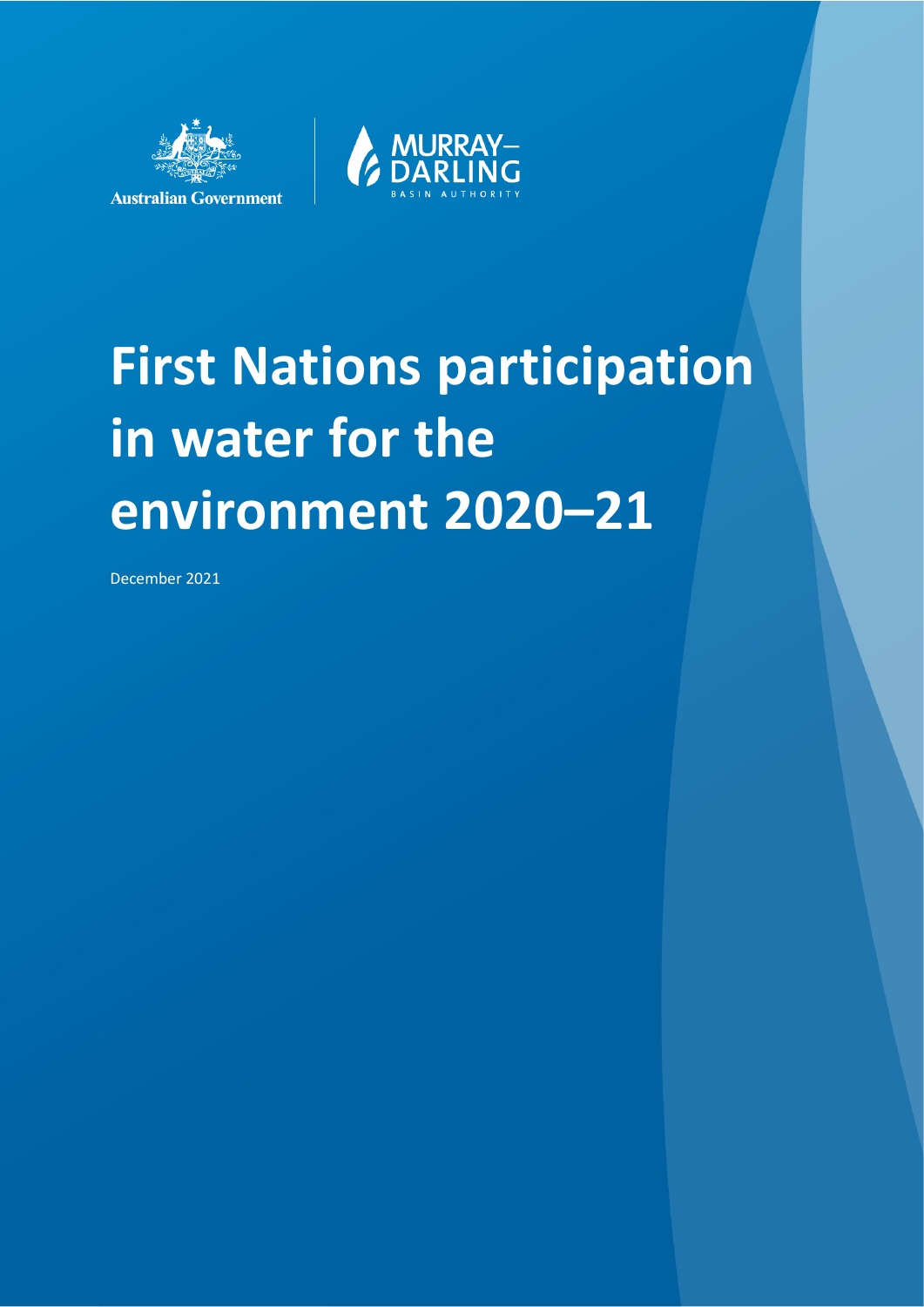Published by the Murray–Darling Basin Authority MDBA publication no: 51/21 ISBN (online): 978-1-922396-83-9



 **GPO Box 1801, Canberra ACT 2601 1800 230 067** [engagement@mdba.gov.au](mailto:engagement@mdba.gov.au) **w** [mdba.gov.au](http://www.mdba.gov.au/)



© Murray–Darling Basin Authority 2021

#### **Ownership of intellectual property rights**



With the exception of the Commonwealth Coat of Arms, the MDBA logo, trademarks and any exempt photographs and graphics (these are identified), this publication is provided under a Creative Commons Attribution 4.0 international licence. [\(https://creativecommons.org/licenses/by/4.0\)](https://creativecommons.org/licenses/by/4.0)

The Australian Government acting through the Murray–Darling Basin Authority has exercised due care and skill in preparing and compiling the information and data in this publication. Notwithstanding, the Murray–Darling Basin Authority, its employees and advisers disclaim all liability, including liability for negligence and for any loss, damage, injury, expense or cost incurred by any person as a result of accessing, using or relying upon any of the information or data in this publication to the maximum extent permitted by law.

The Murray–Darling Basin Authority's preference is that you attribute this publication (and any Murray–Darling Basin Authority material sourced from it) using the following wording within your work:

#### **Cataloguing data**

Title: First Nations participation in water for the environment 2020–21, Murray–Darling Basin Authority Canberra, 2021. CC BY 4.0

#### **Accessibility**

The Murray‒Darling Basin Authority makes its documents and information available in accessible formats. On some occasions the highly technical nature of the document means that we cannot make some sections fully accessible. If you encounter accessibility problems or the document is in a format that you cannot access, please contact us.

#### **Acknowledgement of the Traditional Owners of the Murray–Darling Basin**

The Murray−Darling Basin Authority pays respect to the Traditional Owners and their Nations of the Murray−Darling Basin. We acknowledge their deep cultural, social, environmental, spiritual and economic connection to their lands and waters.

The guidance and support received from the Murray Lower Darling Rivers Indigenous Nations, the Northern Basin Aboriginal Nations and our many Traditional Owner friends and colleagues in the planning and decision-making in water for the environment reflected in this report is greatly valued and appreciated.

Aboriginal people should be aware that this publication may contain images, names or quotations of deceased persons.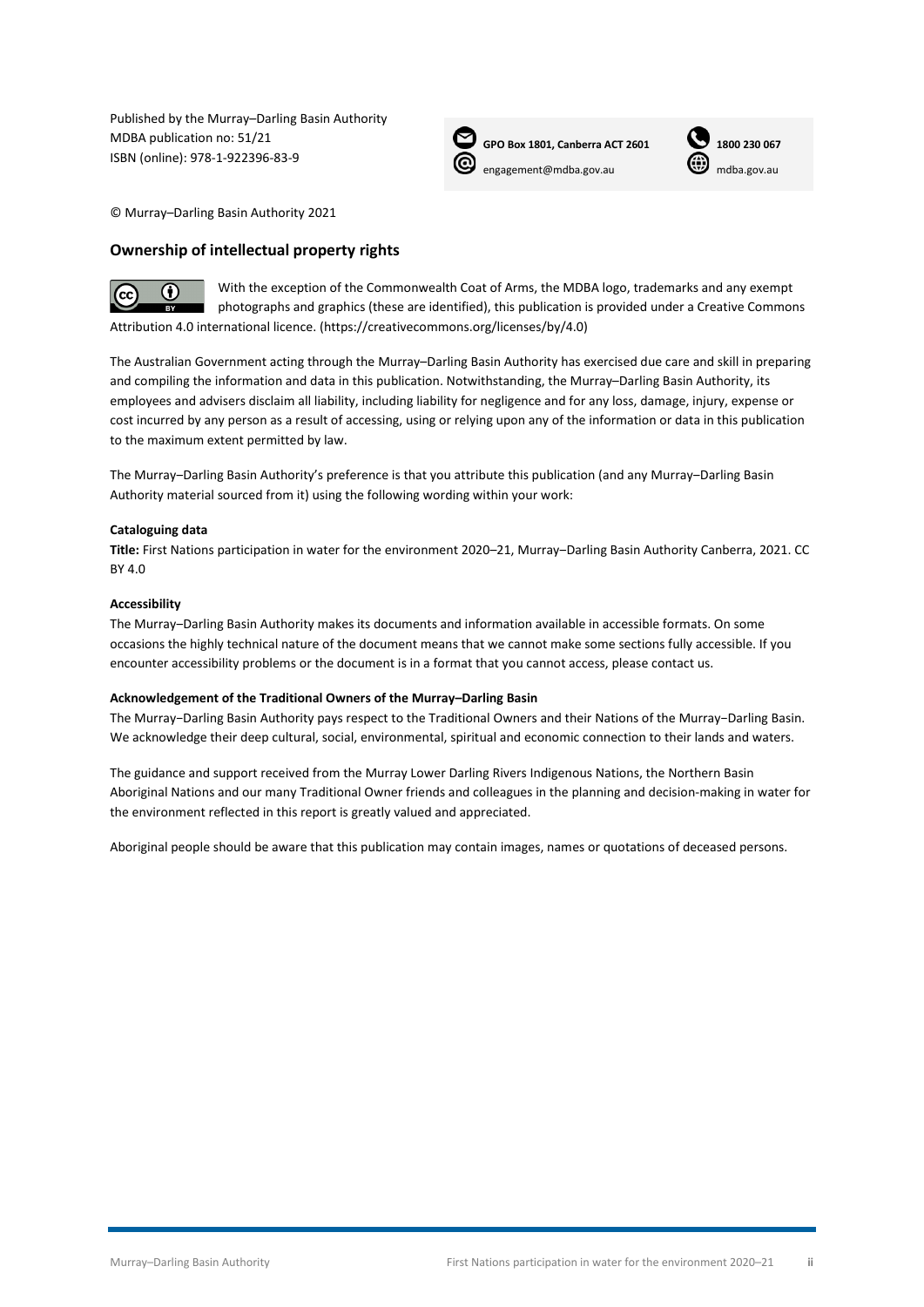## **Contents**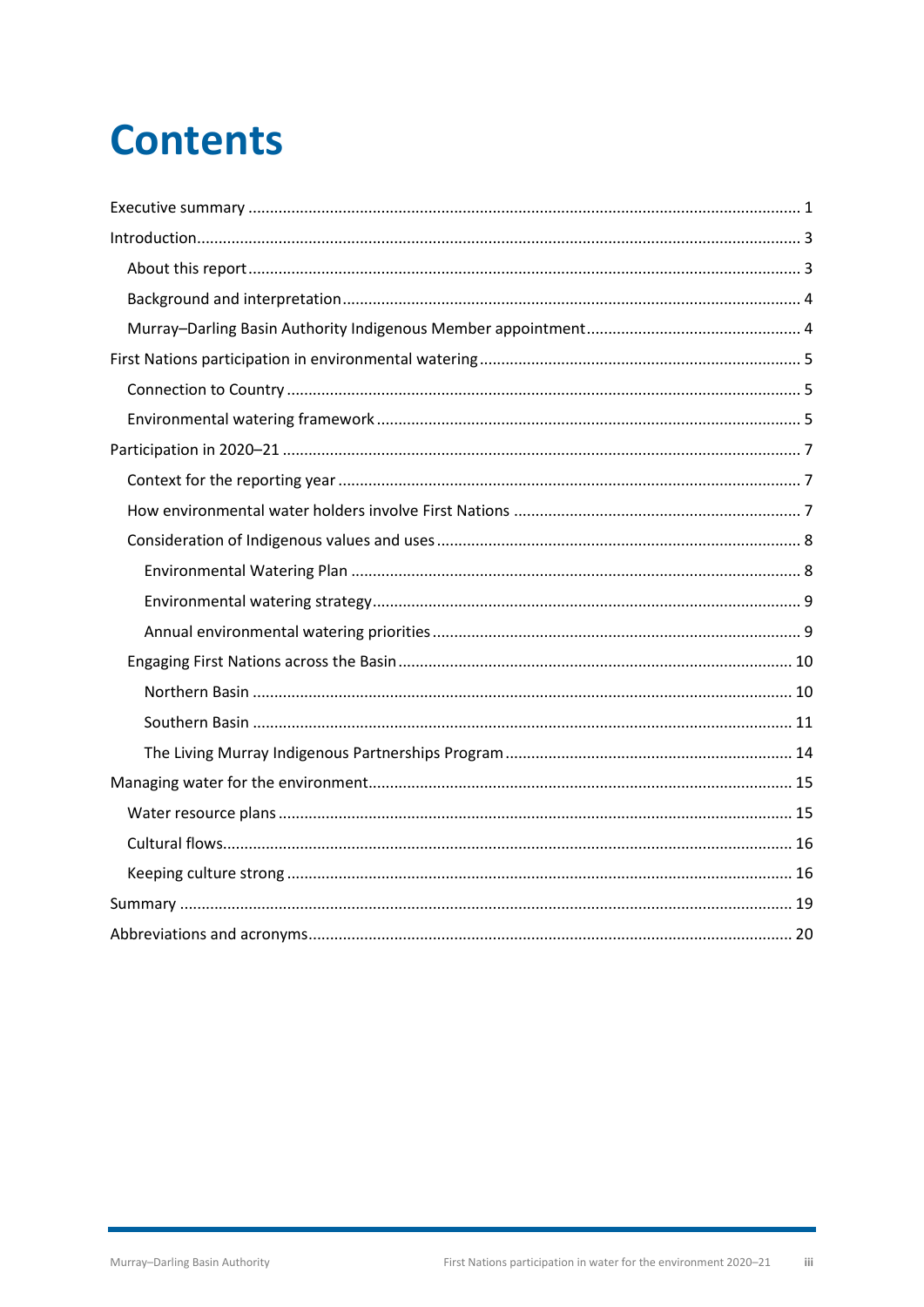## <span id="page-3-0"></span>**Executive summary**

Every year, the Murray−Darling Basin Authority (MDBA) reports on how the values and uses of First Nations were considered in the planning and delivery of water for the environment in the Murray−Darling Basin (the Basin). This report covers the water year of 2020–2021.

Information in this report has been sourced from the Commonwealth Environmental Water Office (CEWO), the MDBA, Basin state governments and First Nations from across the Basin. This report will be complemented by a companion publication, *Rivers, the veins of our Country*, that will contain a compilation of stories from across the Basin and will be available in 2022. These stories explore how First Nations are working to achieve shared cultural and environmental benefits through the delivery of water for the environment. Many of these case studies were written by First Nations and provide an opportunity to share their stories in their words.

The ongoing disruptions caused by the COVID-19 pandemic continued to cause stress to communities and challenge all Basin governments to find new and innovative ways to engage and support First Nations in the planning and delivery of water for the environment.

The health of the Murray–Darling Basin benefits from meaningful partnerships with First Nations who were involved in water planning, coordination, delivery and monitoring during the 2020–21 water year. From influencing site-scale real time decisions to Basin-wide strategic policy setting, engaging with First Nations is a priority for environmental water holders.

During the 2020–21 water year, the MDBA agreed to formalise incorporation of First Nations' ecological objectives and outcomes into:

- the next update of the Basin-wide environmental watering strategy in 2022–23
- the next opportunity for legislative amendment of the Environmental Watering Plan within the Basin Plan.

The environmental watering plan and strategy supports environmental water holders, Basin state governments, water managers and river operators to plan and manage water for the environment at a Basin scale and over the long term. Accordingly, these changes will help First Nations have more influence in how water for the environment is managed to protect and restore the Basin environment.

The 2020–2021 water year was the *first time* the Basin-wide annual environmental watering priorities explicitly included objectives and benefits for First Nations from the delivery of environmental water on Country. The planning for this occurred in the 2019–2020 water year, through the First Nations Environmental Water Guidance (FNEWG) Project.

In the northern Basin, environmental water holders are continuing to strengthen relationships with First Nations groups at a local scale. In the Barwon–Darling, a workshop attended by the CEWO, New South Wales Government and Northern Basin Aboriginal Nations (NBAN) representatives identified key ecological outcomes, including indicator species and significant sites, which will be used to inform future water for the environment planning. In response to First Nations' concerns about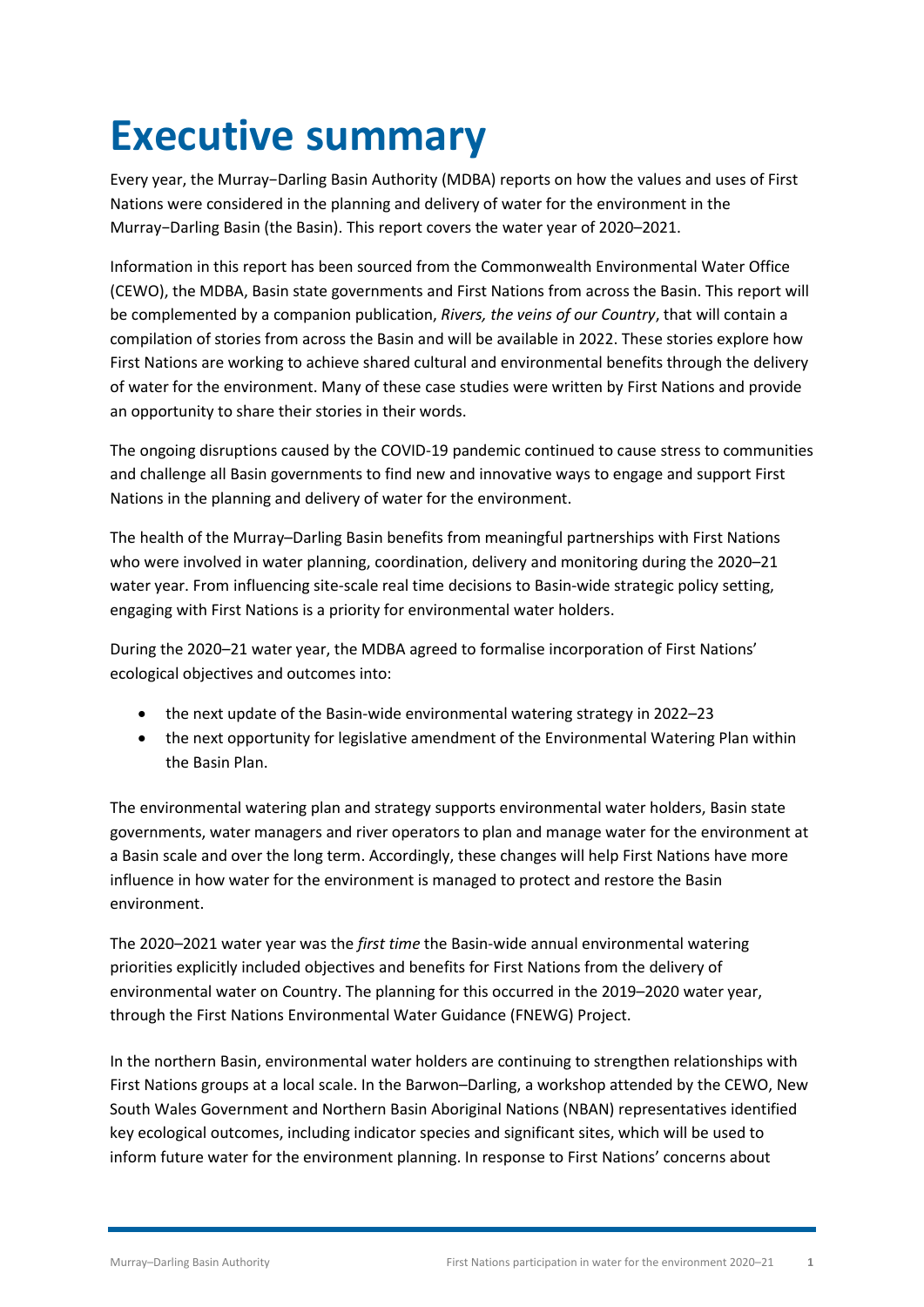stagnant and shrinking waterholes in sections of the Barwon–Darling (Baawan–Baaka), water for the environment was released into the Barwon River to the Walgett region.

In the southern Basin, a forum on Latji Latji Country brought together First Nations from the southern Murray–Darling Basin to share information about the health of Country and discuss the management of water for the environment. This was in response to a recognised need for cultural guidance to inform larger multi-site watering actions that support river connectivity and outcomes across Nations. The Murray Lower Darling Rivers Indigenous Nations (MLDRIN) worked in partnership with the CEWO and MDBA to establish a new mechanism for First Nations to have direct input into system scale environmental water planning.

Other outcomes include a statement on water for the environment that has been incorporated into the:

- CEWO's 2020–21 water management plan
- Victorian Environmental Water Holder's seasonal watering plan
- South Australian Department for Environment and Water's annual planning documents
- Southern Connected Basin Environmental Watering Committee (SCBEWC) operational scenarios.

In combination, this work and the associated relationships will guide future opportunities to better align water delivery that supports First Nations' objectives and demonstrate that input has a meaningful impact on decision-making. The relationships between Basin governments and individual First Nations are being built. While mutual trust and respect will grow from this, it will take time to develop. All Basin governments have demonstrated a strong commitment to strengthen partnerships and participation of First Nations in environmental water planning and management across the Basin. While good progress was made to integrate the interests of First Nations, there is still more to be done to achieve the aspirations of First Nations and the outcomes being sought.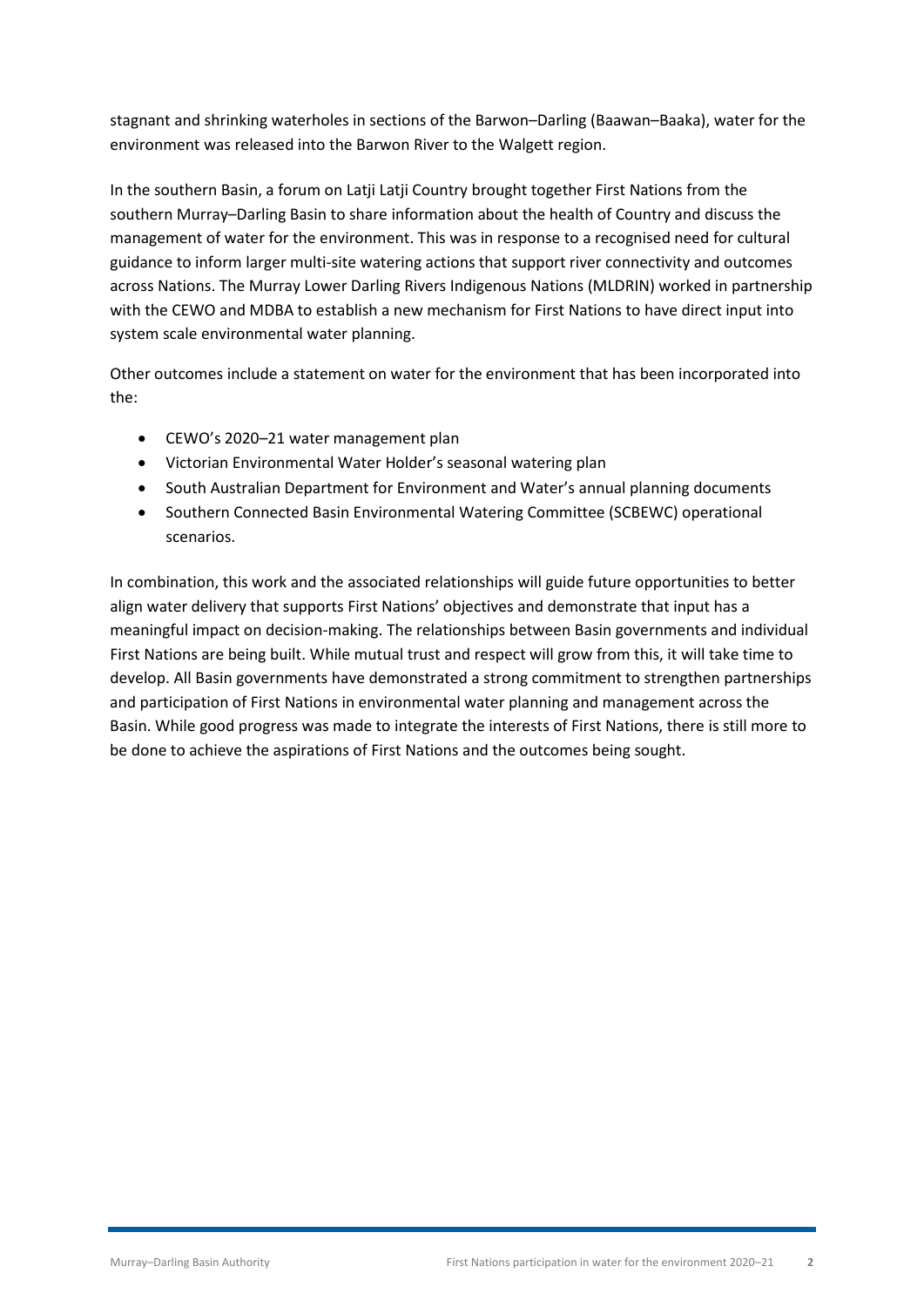## <span id="page-5-0"></span>**Introduction**

This section provides context for the report including the legislative background and interpretation.

### <span id="page-5-1"></span>About this report

This report sets out how environmental water holders considered First Nations' values and uses in environmental water planning across the Murray–Darling Basin between 1 July 2020 and 30 June 2021. It reflects the reality that water is an important part of the wellbeing, culture and livelihoods of First Nations Australians across the Murray–Darling Basin.

Environmental water holders are the government organisations or entities responsible for managing water entitlements that are held for environmental purposes. Across the Basin there are 5 environmental water holders:

- Commonwealth Environmental Water Holder[1](#page-5-2)
- NSW Department of Planning, Industry and Environment
- Victorian Environmental Water Holder
- South Australian Department for Environment and Water
- The Living Murray Program, managed by the Murray–Darling Basin Authority on behalf of the Victorian, New South Wales, South Australian and the Commonwealth governments.

While the Queensland and Australian Capital Territory governments do not currently have held environmental water, they are included in this report as they manage planned environmental water, collaborate with environmental water holders and consult with First Nations in planning for water management. Additional examples of how different water managers engage with First Nations are also provided.

This report was developed from a variety of sources, including web pages, media releases, official reports released in the public domain, approved case studies and annual implementation reporting in accordance with schedule 12 of the Murray–Darling Basin Plan (available at [Publications | Murray–](https://www.mdba.gov.au/publications) [Darling Basin Authority \(mdba.gov.au\).](https://www.mdba.gov.au/publications) These annual reporting matters relate to the objectives and outcomes against which the effectiveness of the Basin Plan will be evaluated. This report will be complemented by a companion publication, *Rivers, the veins of our Country*, in 2022 and will contain case studies prepared by, and in partnership with, First Nations.

<span id="page-5-2"></span><sup>1</sup> The CEWH is a statutory position established under the *Water Act 2007* (Cth) responsible for managing the Commonwealth environmental water holdings. The CEWH is supported by the staff of the Commonwealth Environmental Water Office (CEWO).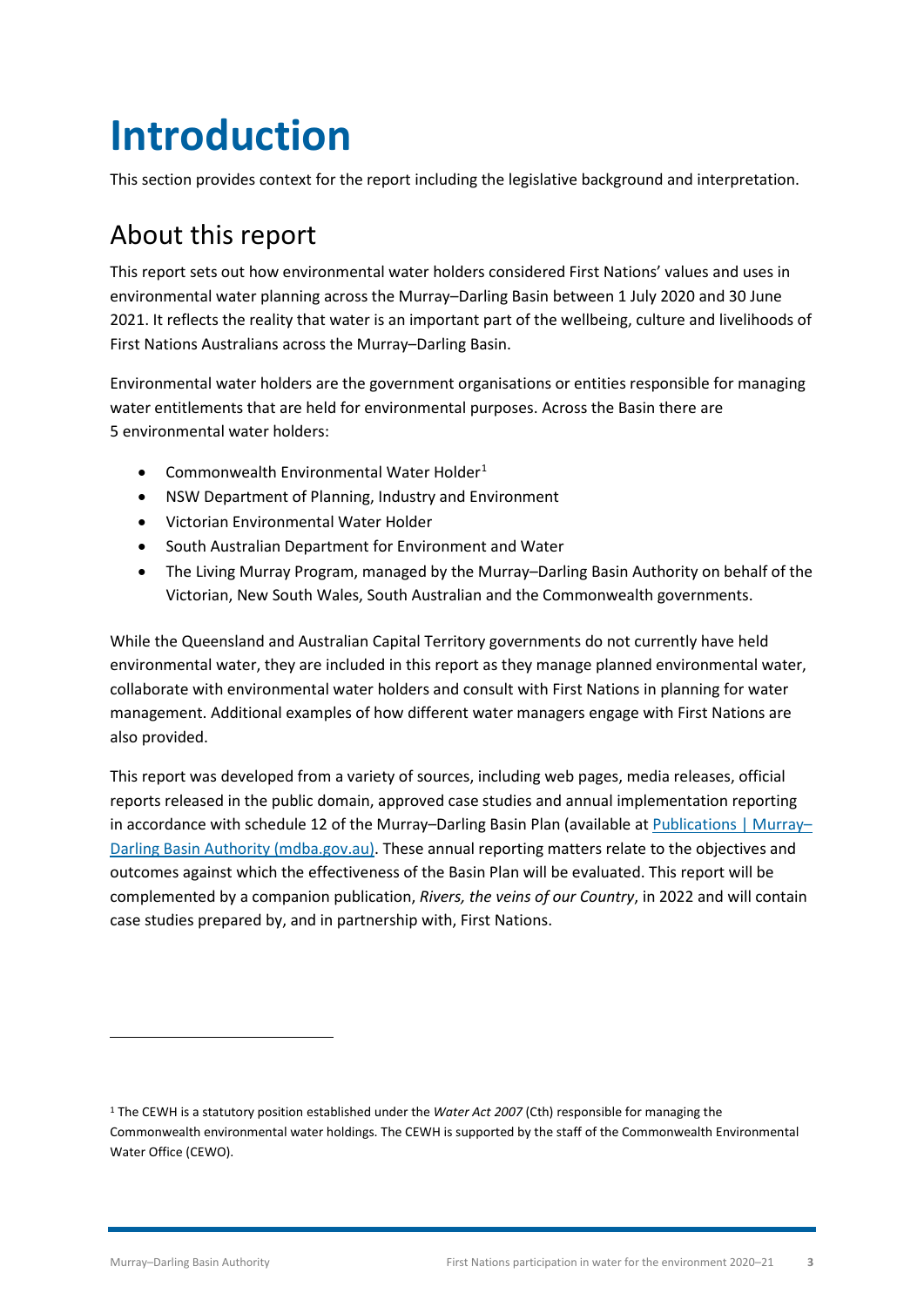#### <span id="page-6-0"></span>Background and interpretation

In June 2018, the Minister for Agriculture and Water Resources issued the Water (Indigenous Values and Uses) Direction (2018) (the Direction) to the MDBA pursuant to section 175 of the *Water Act 2007* (Cth). The Direction requires:

- *(1) For each water accounting period, the Authority must report on how, when planning for environmental watering in the Murray−Darling Basin, holders of held environmental water:*
	- *(a) considered Indigenous values and Indigenous uses; and*
	- *(b) involved Indigenous people.*
- *(2) The Authority must publish the report prepared for subsection (1) on its website within 6 months after the end of the water accounting period.*
- *(3) Subsection (1) applies to each water accounting period that commences after the water accounting period ending 30 June 2018.*

For the purposes of the Direction, the definitions applied are those under section 10.52 of the Basin Plan 2012. Under 1 (a) of the Direction, the Authority must report on how holders of held environmental water considered Indigenous values and Indigenous uses (se[e Box 1\)](#page-6-2).

Under 1(b) of the Direction, the Authority must report on how environmental water holders involved First Nations in the planning for the use of environmental water. Basin governments were already required to consider and report on how Indigenous values and uses are considered through various Basin Plan mechanisms.

#### <span id="page-6-2"></span>**Box 1: What are Indigenous values and Indigenous uses?**

- **●** *Indigenous values* means the social, spiritual and cultural values of First Nations that relate to the water resources of the water resource plan area
- **●** *Indigenous uses* means the social, spiritual and cultural uses of the water resources of the water resource plan area by First Nations.

### <span id="page-6-1"></span>Murray–Darling Basin Authority Indigenous Member appointment

In December 2020, the MDBA welcomed the appointment of Nari Nari man, Mr Rene Woods to the permanent Indigenous Authority Member board position. The appointment recognises the important role of First Nations in contributing to the management of water resources given their strong spiritual connection to water and longstanding moral obligation to care for it. This is a significant position of great importance to the work of the MDBA and to the voices of First Nations.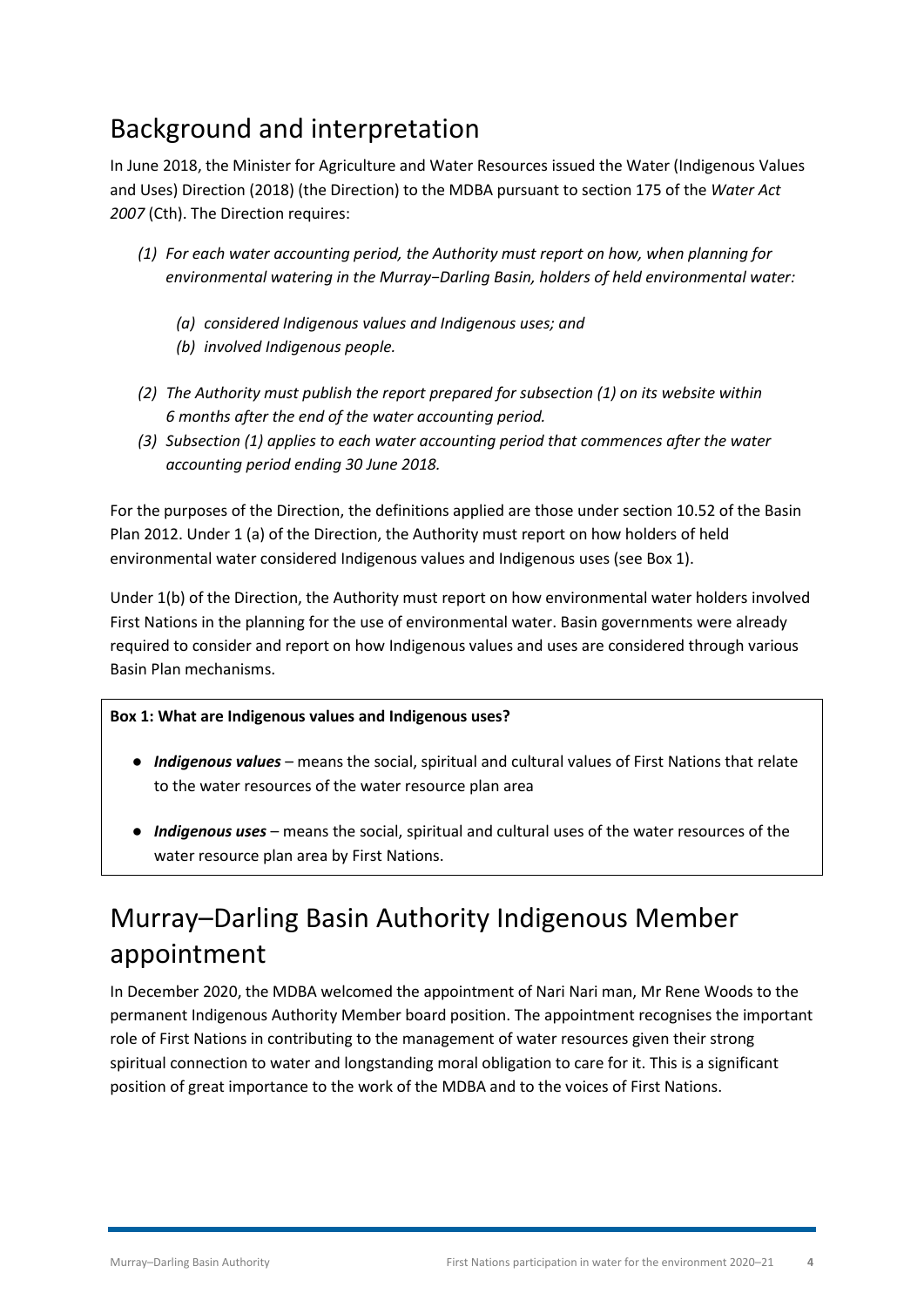## <span id="page-7-0"></span>**First Nations participation in environmental watering**

First Nations of the Murray–Darling Basin have an intricate and enduring cultural connection to land and water. They are the original custodians of the Murray−Darling Basin where the lands, waters and biodiversity provided resources that sustained life and underpinned trade and commerce.

### <span id="page-7-1"></span>Connection to Country

The health and wellbeing of First Nations is intrinsically linked to the health of Country. Caring for Country is fundamental to the spirituality and lore of First Nations, who over thousands of generations, have inherent rights and interests to manage land and water.

Since European settlement in Australia, First Nations have been generally excluded from land-use and water planning and management activities. This has created significant inequity in the ownership and decision-making that First Nations continue to experience in relation to land and water. The shared history and inequity must not be forgotten.

In modern Australia, the rights of First Nations are underpinned by a combination of natural justice, international conventions to which Australia is party and under Australian common law, legislation, and inter-governmental agreements.

First Nations can also help in better understanding and the approach to land and water management across the Basin. There are significant synergies between what environmental water holders want to achieve and what First Nations would like to see happening across the landscape as part of caring for and healing Country. This fosters authentic and genuine consideration of how all Basin governments collaborate with First Nations in broader water planning and management decisions. While positive progress has been made it is acknowledged that these are early steps that will continue to evolve over time.

#### <span id="page-7-2"></span>Environmental watering framework

Water for the environment aims to protect and restore Murray–Darling Basin rivers, wetlands, and floodplains and to maintain or improve ecosystem function, biodiversity, water quality and water resource health. In various sections, the Basin Plan recognises that water for the environment contributes to outcomes for First Nations while acknowledging that environmental and cultural flows are not the same (se[e Box 2\)](#page-8-0). This means different approaches are required for the identification and delivery of cultural flow requirements to support the values and uses of First Nations.

The Basin Plan sets out several requirements to ensure environmental watering is undertaken in a way that considers First Nations' values and uses.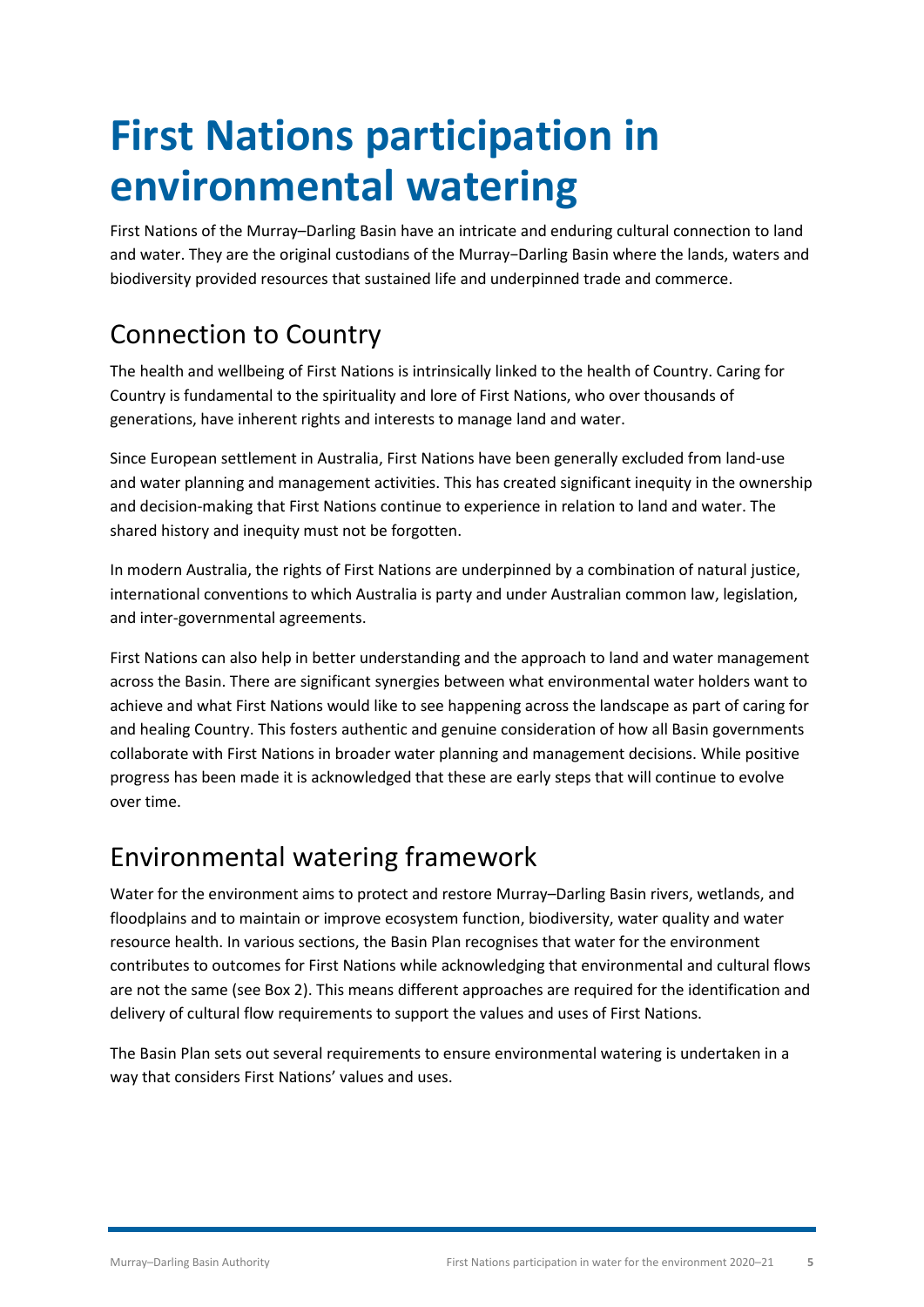These include:

- Chapter 8 Environmental Watering Plan where the MDBA must have regard to Indigenous values and uses when preparing the Basin-wide environmental watering strategy and the Basin annual environmental watering priorities.
- Chapter 10 Water Resource Plan Requirements of the Basin Plan, which sets out the requirements that water resource plans need to comply with to be accredited or adopted. This includes the objectives and outcomes based on Indigenous values and uses as determined through consultation with relevant Indigenous organisations, including (where appropriate) MLDRIN and NBAN. This chapter also provides direction on the consultation and preparation of water resource plans, including the active and informed participation of Indigenous people, native title rights, claims and Land Use Agreements, registered Aboriginal heritage, cultural flows and the retention of current protection.

#### <span id="page-8-0"></span>**Box 2: How do First Nations environmental outcomes differ from cultural flows?**

Two key areas for First Nations' aspirations for water management are:

- **● Cultural flows,** which are water entitlements legally owned by Aboriginal people to improve the spiritual, cultural, environmental, social and economic conditions of those Aboriginal Nations. Cultural flows are currently out of scope for environmental water holders to influence.
- **● First Nations' environmental outcomes** from environmental watering. This is about using water for the environment to protect cultural values that also have environmental value. Identifying cultural values can be a crucial first step on the path to achieving Aboriginal environmental outcomes from water for the environment and is a key area that environmental water holders can influence.

Cultural values may not always align with ecological values, although at times they may overlap or be complementary. It is important for planners to 'test' the assumption that environmental flows can meet cultural objectives.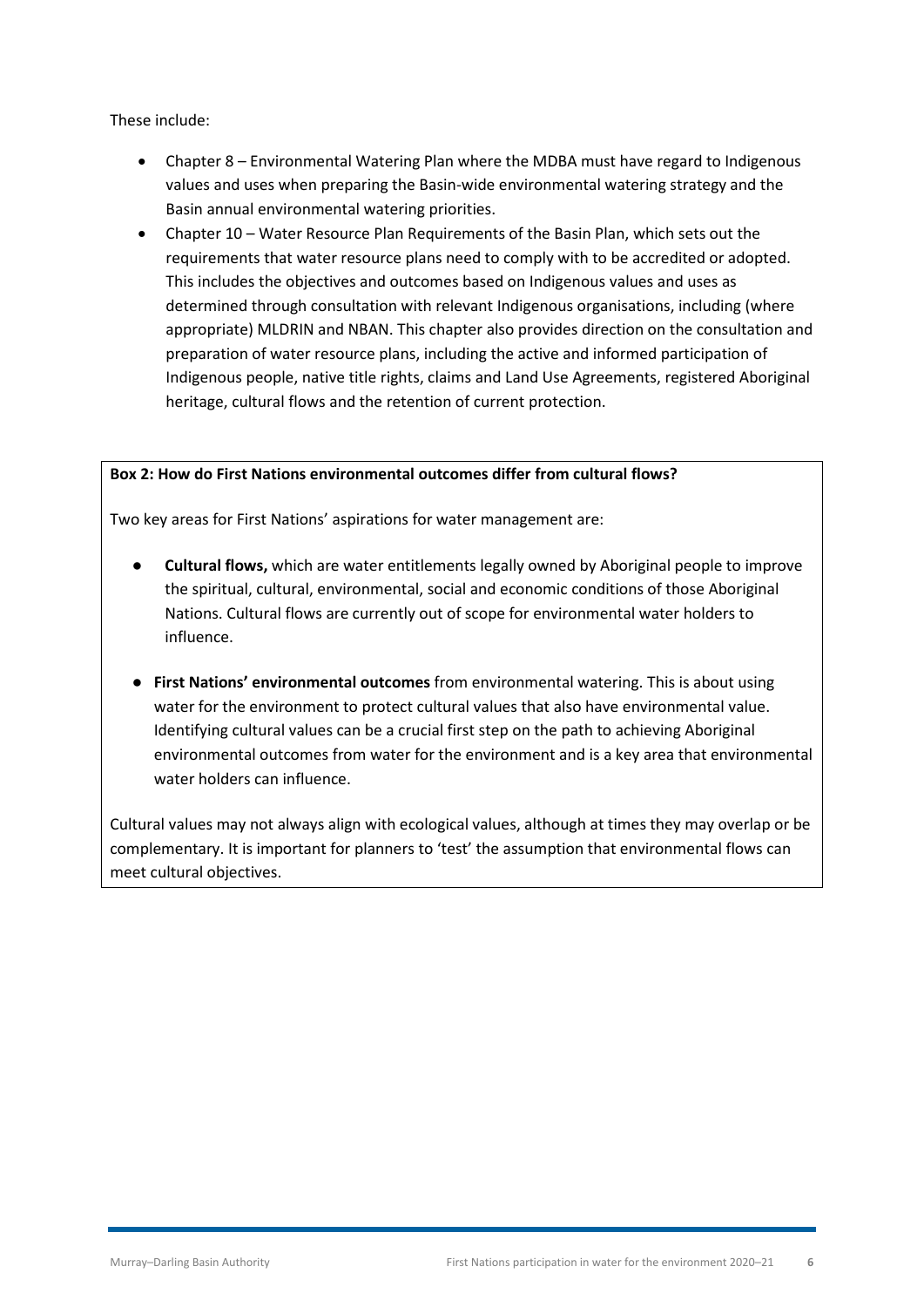## <span id="page-9-0"></span>**Participation in 2020–21**

This section shows how First Nations have been involved in environmental water management during the 2020–21 reporting period.

### <span id="page-9-1"></span>Context for the reporting year

The 12 months between July 2020 and June 2021 have seen some welcome relief with relatively cooler and wetter conditions than the previous 3 years. However, this was inconsistent across the Basin, with rainfall still below average for much of the mid and lower Murray, especially in South Australia. A weak La Niña event contributed to higher rainfall and increased stream flows for many areas, with central and northern NSW recording average rainfall across the year. This contributed to good inflows to the Barwon–Darling River and boosted the storage volume in the Menindee Lakes. Releases into the Lower Darling continued throughout 2020–21 and provided important connection between the northern and southern Basin.

Inflows to many river systems relieved some of the pressure on communities and the environment and resulted in improved water allocations for both consumptive users and the environment. However, flows were not enough to reach large parts of the thirsty floodplains and despite the above-average rainfall, the Basin was still recovering from its hottest and driest years on record between 2017 and 2019. Recovery of many rivers and wetland systems will take time and require large flows. Environmental water holders plan to capitalise on increased water availability in storages in 2021–22 to deliver watering events to stressed high-value wetlands and floodplains without having an impact on third parties.

The ongoing COVID-19 pandemic, restrictions, border closures and requirements for social distancing continue to cause stress to communities and has added engagement challenges for all Basin governments. Programs and initiatives, particularly those involving face-to-face consultation, have been affected. Despite these disruptions, collaboration between First Nations and water holders across the Basin has continued.

#### <span id="page-9-2"></span>How environmental water holders involve First Nations

Environmental water holders use regionally relevant networks to engage directly with local communities and First Nations groups on-ground. This ensures there is active and effective community input to inform environmental flow planning and delivery, and that local knowledge and priorities are incorporated into the management of wetlands and waterways.

Formed in 1998 and 2010 respectively, MLDRIN and NBAN each represent over 20 Nations in the Murray–Darling Basin. One of their main functions is to be a primary conduit for the MDBA – and to a lesser extent the CEWO and Basin state governments – to engage with and seek input from First Nations on issues that cover multiple Nations and require coordination and general advice. The MDBA also engages with individual Nations on issues that relate to their specific interests as well as the Basin Community Committee and its Indigenous Subcommittee.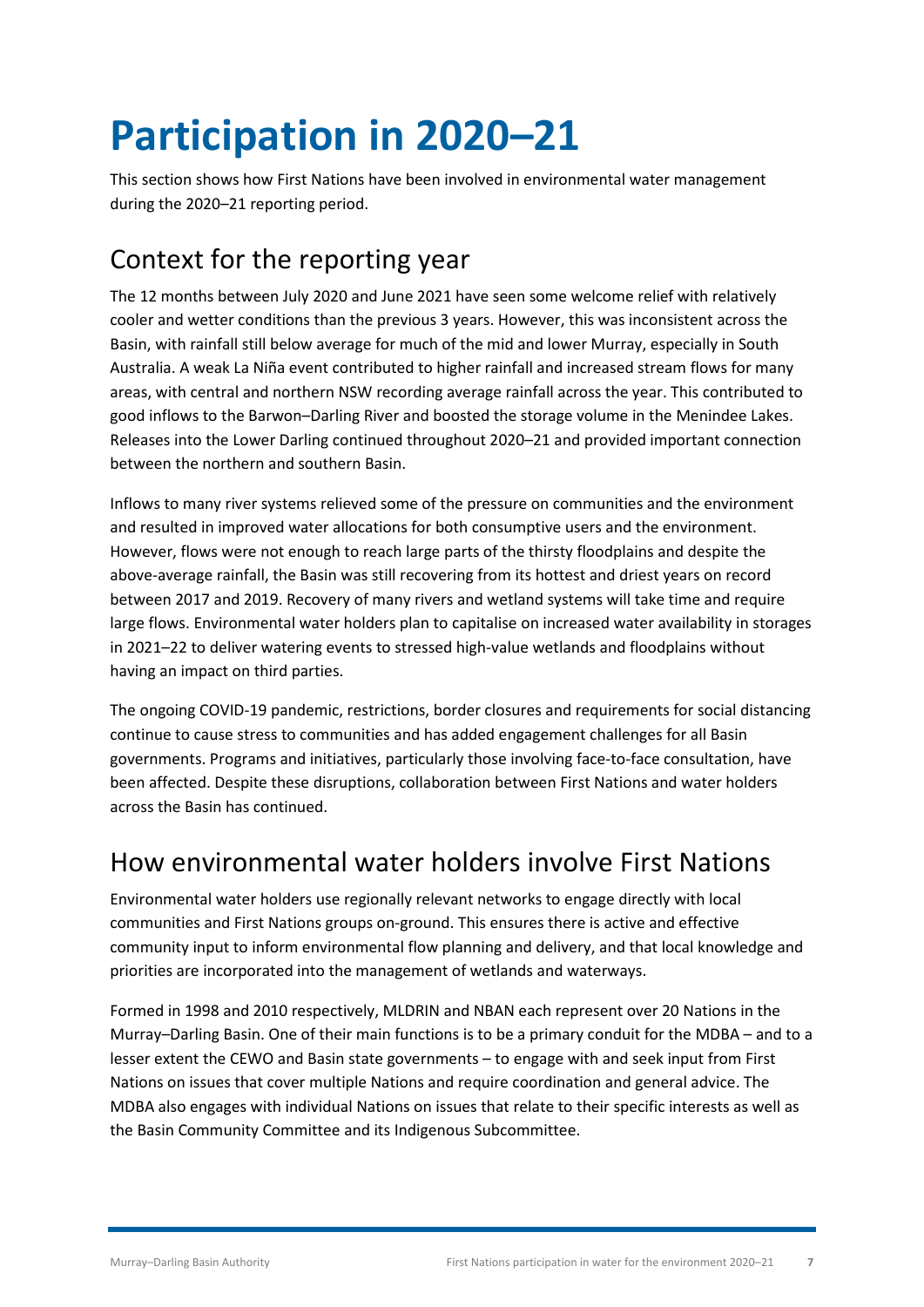The CEWO works directly with individual First Nations groups who can propose, plan, deliver and monitor watering events. In other cases, collaboration relies on State and local delivery partners who have working relationships with local communities and established processes for First Nations' participation in management of important environmental sites, including use of water for the environment.

Community information and views are used as input into watering proposals developed by jurisdictions as part of their annual planning. This flows through to coordinated planning across all environmental water holders via the SCBEWC and the Northern Basin Environmental Watering Group (NBEWG). Local knowledge is also sought via groups such as the Environmental Watering Advisory Groups in New South Wales, Catchment Management Authorities in Victoria and the Community Advisory Panel in South Australia. First Nations are also actively involved via the Indigenous facilitator network across The Living Murray Icon Sites.

For key sites and reaches throughout the Basin, Operational Advisory Groups or Technical Advisory Groups facilitate conversations between water managers, site managers and river operators. When a watering event is underway, regular meetings (often weekly) are established so that flow rates, ecological objectives, emerging risks, early monitoring results and on-ground observations are shared in real-time. The MDBA's network of regional engagement officers also provides a feedback loop to MDBA staff on local knowledge related to planning and delivery of water for the environment.

### <span id="page-10-0"></span>Consideration of Indigenous values and uses

The Basin Plan seeks to ensure that the stated objectives and outcomes of First Nations, based on their values and uses, are considered in the water planning process and at least the same levels of protection (for these values and uses) are retained. This builds on the intent of the National Water Initiative that includes First Nations' participation in water planning and management.

#### <span id="page-10-1"></span>Environmental Watering Plan

The Environmental Watering Plan (EWP) is the legislative framework that guides and fosters coordination for environmental water holders, Basin state governments, water managers and the Commonwealth to achieve the environmental objectives in the Basin Plan. Its purpose is to achieve the best possible environmental outcomes using the increased, but still finite, amount of water made available by the Basin Plan. The EWP provides both long-term planning and annual prioritisation for the Basin as a whole (Basin-scale) and for each water resource plan area (regional-scale) through state and Basin annual environmental watering priorities, long-term water plans and the Basin-wide environmental watering strategy.

A review of the EWP was undertaken by the MDBA in the 2020–21 water year. This review found that while the Environmental Watering Plan is working well, it was unclear how some parts have 'regard to' First Nations values and uses. The review also found that there are opportunities to strengthen First Nations values and uses, including working with First Nations to develop an overall objective on First Nations ecological values. The MDBA will continue to work with First Nations and environmental water holders to strengthen the incorporation of First Nations' objectives into environmental watering. For more information, go to Environmental Watering Plan Review | Murray-Darling Basin [Authority \(mdba.gov.au\).](https://www.mdba.gov.au/publications/mdba-reports/environmental-watering-plan-review)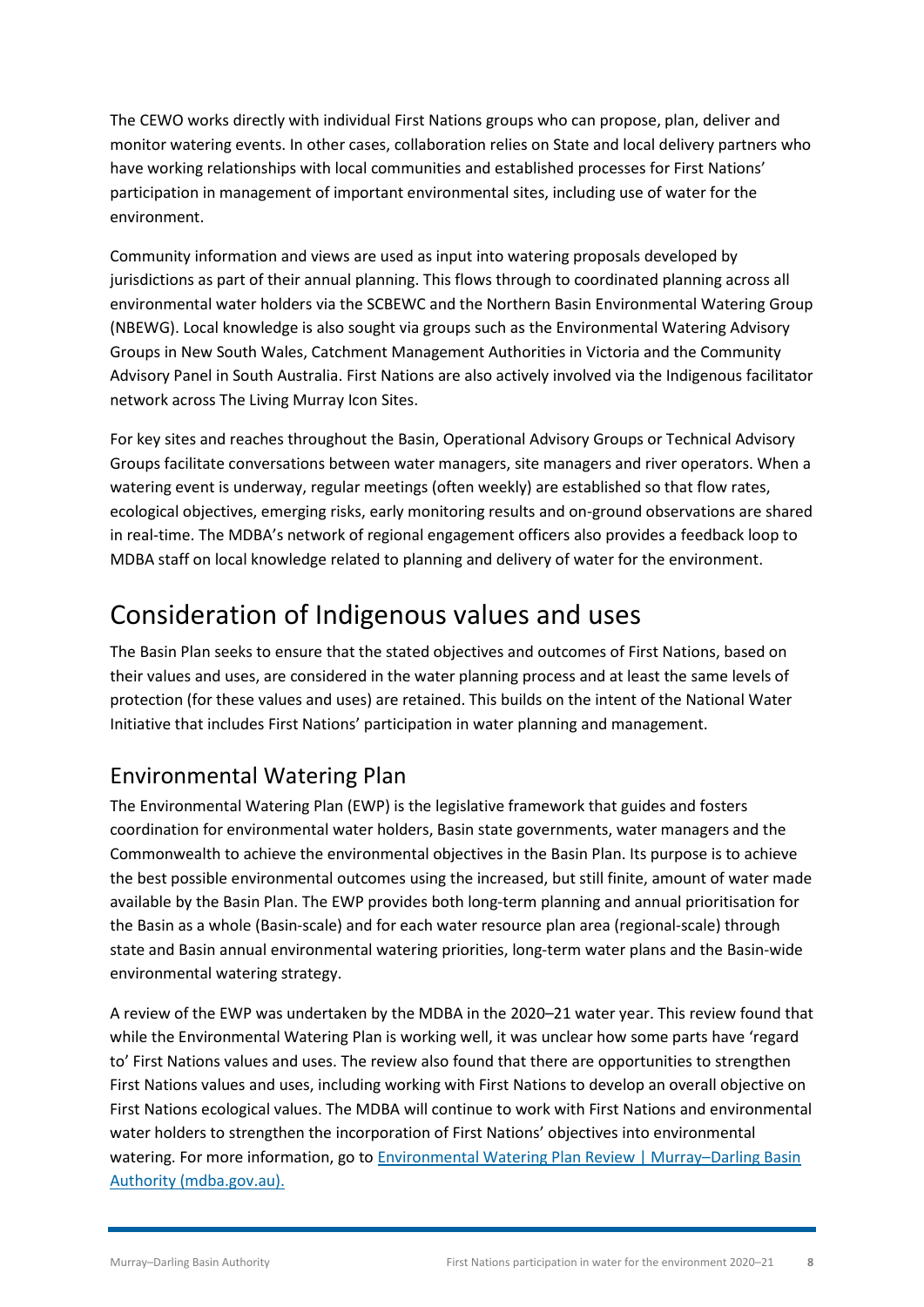While there remains further useful improvement to be made, the annual planning cycle is more responsive. As an example, the CEWO's annual watering plans have been produced with input from First Nations across the Basin. These plans consider the objectives of the EWP, the Basin annual environmental watering priorities, lessons learnt from previous antecedent conditions and range of watering options under different climatic scenarios.

#### <span id="page-11-0"></span>Environmental watering strategy

The Basin-wide environmental watering strategy builds on the environmental objectives in the Basin Plan. It sets out the improvements that we expect to see for river flows and connectivity, native vegetation, waterbirds and native fish when water is recovered for the Basin environment and other measures to improve flows in the river system.

The MDBA continued to formalise incorporation of First Nations' ecological objectives and outcomes into the Basin-wide environmental watering strategy and identified improvements that may be considered in the next legislative amendment of the Basin Plan. As the environmental watering strategy directs the CEWO and Basin state governments with respect to watering priorities, these changes will help First Nations have more influence in how water is managed to protect and restore the Basin environment.

#### <span id="page-11-1"></span>Annual environmental watering priorities

Basin-wide environmental watering priorities build on local, regional, and state priorities and represent the annual steps needed to achieve the Basin Plan's long-term goals for native vegetation, waterbirds, native fish, river flows and connectivity.

The 2020–21 water year was the *first time* the Basin-wide environmental watering priorities explicitly included objectives and benefits experienced by First Nations from the delivery of water for the environment on Country. Planning for this commenced in the 2019–20 water year through the First Nations Environmental Water Guidance (FNEWG) Project.

The MDBA and the CEWO partnered with NBAN and MLDRIN to share information, collaborate and integrate First Nations' outcomes directly into current water management practices. In trying to find a common language between traditional ecological knowledge and western science, this process identified the additional complementary theme of Connecting with Country. For First Nations, water for activities such as fishing, gathering, swimming, teaching and storytelling, cannot be separate from water for the environment, so objectives for this theme were also collected. Through the FNEWG Project, NBAN and MLDRIN worked with other First Nations groups to participate in the decisions on water for the environment in their regions.

This collaboration provided opportunities for First Nations to influence Basin-scale prioritisation of environmental outcomes with complementary cultural benefits. Recognising that independent, culturally authoritative and strategic input from First Nations people can improve decisions regarding water for the environment, the MDBA will be working with First Nations to ensure that the 2022–23 Basin-wide environmental watering strategy (3rd edition) will include First Nations' objectives and outcomes for shared benefits of water for the environment. More information on the FNEWG Project can be found at: [First Nations environmental water guidance | Murray-Darling Basin Authority](https://www.mdba.gov.au/about-basin/water-first-nations/first-nations-environmental-water-guidance)  [\(mdba.gov.au\)](https://www.mdba.gov.au/about-basin/water-first-nations/first-nations-environmental-water-guidance)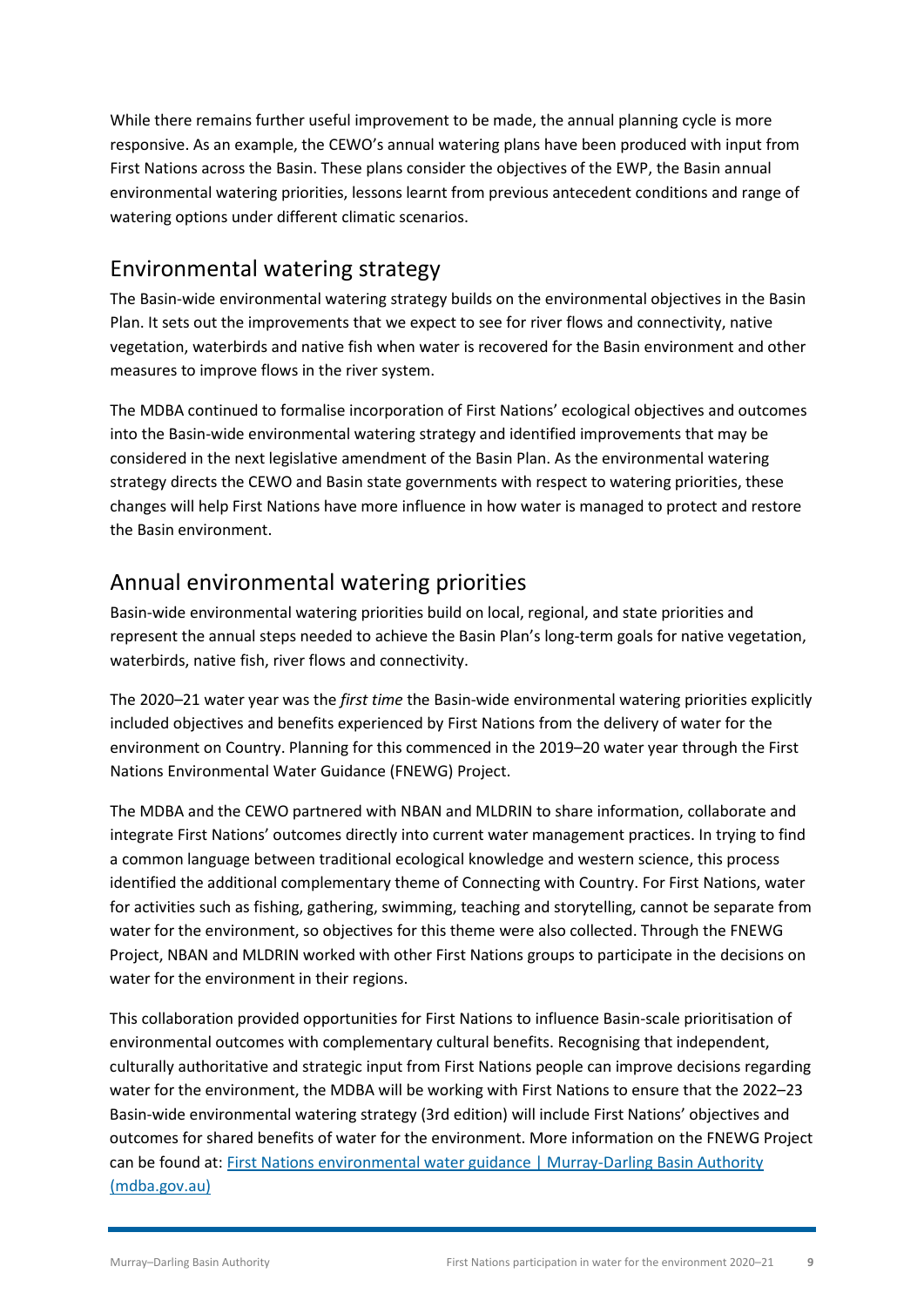### <span id="page-12-0"></span>Engaging First Nations across the Basin

The Murray–Darling Basin covers 14% of Australia's land area. It covers large areas of New South Wales and Victoria, all of the Australian Capital Territory, and some of Queensland and South Australia. The Basin is divided into 2 parts:

- Water in the northern Basin runs into the Darling River and includes northern New South Wales and southern Queensland in a complex network of people and places, industries and organisations with many and varied needs.
- Water in the southern Basin runs into the River Murray. The southern Murray–Darling Basin encompasses approximately 40% of the Murray–Darling Basin. It is comprised of the Murray River and its tributaries in New South Wales, Victoria and South Australia, the Lower Darling River upstream of the Menindee Lakes to the Coorong, a shallow lagoon at end of the Basin.

#### <span id="page-12-1"></span>Northern Basin

First Nations representatives from across the northern Basin identified environmental objectives for their Country for the 2020–21 water year. These objectives were developed through the First Nations Environmental Guidance Pilot project. The project was led by the New South Wales Government with input coordinated by NBAN and involvement with the CEWO. It was an important first step in incorporating First Nations' objectives into environmental water planning and identified priority sites such as the Mehi River sites and the Valetta swamps, and indicator species such as Brolga and Magpie Geese.

The New South Wales Government and the CEWO also participated in workshops run by the Barkandji Native Title Group Aboriginal Corporation to support the development of their Healthy Country Plan. The objectives and values identified in the Barkandji Healthy Country Plan will inform where water for the environment in the Darling (Baaka) River will be delivered.

The CEWO worked with the Gomeroi Water Engagement Committee and other local First Nations groups, such as Mungindi Local Aboriginal Land Council, to support the Gomeroi Nation become more involved with management of water for the environment. A key outcome of this is a project being developed for the Gomeroi Nation to provide environmental water guidance advice in 2022– 2023.

Following on from this work, the CEWO, in collaboration with Basin state environmental water managers, will continue to work with First Nations to learn from them, to better understand and include First Nations' objectives and values when planning and managing environmental flows. As the next steps, the CEWO will develop and implement a work program to work with First Nations groups in the northern Basin. This work will also ensure First Nations are able to actively participate in the planning and management of environmental flows.

Sharing the outcomes from environmental flows with First Nations is a key step in this process and will include a two-way exchange of knowledge. This information exchange and collaboration will improve the outcomes achieved from providing water for the environment, while also ensuring First Nations' values are part of the environmental water decision-making and management processes. For more information, go to [First Nations input to planning - DAWE.](https://www.awe.gov.au/water/cewo/working-with-first-nations/first-nations-input-to-planning)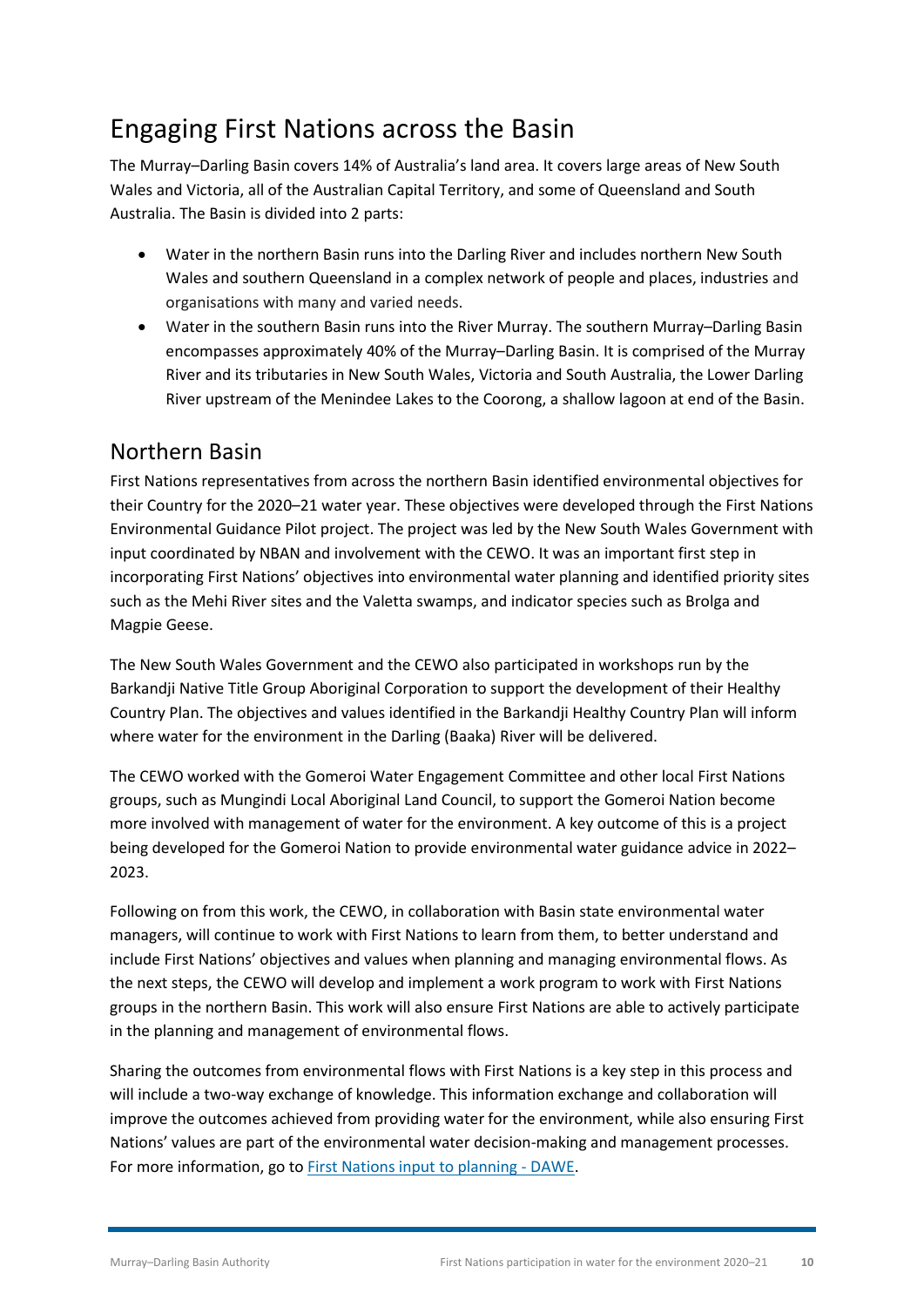Established in 2019, NBEWG is a forum to coordinate planning and delivery of water for the environment across the northern Basin. During the 2020-21 water year, NBEWG agreed in-principle to invite First Nations to participate as an observer at future NBEWG meetings. First Nations representative's attendance at NBEWG meetings will provide an opportunity to explore and coordinate connectivity, cultural and environmental outcomes. This approach builds on the SCBEWC model in the southern Basin.

Basin governments continue to strengthen their relationships with First Nations to ensure they are involved across the entire environmental watering cycle, from strategic planning to real-time decisions. As an example, after an unseasonably hot and dry spring in the northern Basin, sections of the Barwon–Darling (Baawan–Baaka) river system were drying up and becoming a series of stagnant and shrinking waterholes. First Nations groups, along with other community members, expressed concern about the health of the river. Based on this concern, in 2020–21 water year, the CEWO released water for the environment in the Barwon River to the Walgett region, an area that was considered at significant risk.

#### <span id="page-13-0"></span>Southern Basin

During the 2020–21 water year, substantial effort was made across the southern connected Basin to continue the momentum for First Nations' involvement in the planning of water for the environment.

An important forum held on Latji Latji Country in April 2021 brought together First Nations from many parts of the southern Murray–Darling Basin to share information about the health of Country and discuss preferred outcomes from the management of water for the environment. At least 12 Nations were represented and emphasised the need for strengthening partnerships between water agencies and First Nations. Organised by the CEWO, the MDBA and MLDRIN, the forum was convened to give First Nations an opportunity to share ideas and information about their Country's watering needs to form guidance for system-scale watering.

Participants at the forum collaborated to produce a powerful statement [\(First Nations input to](https://www.awe.gov.au/water/cewo/working-with-first-nations/first-nations-input-to-planning#statement)  [planning - DAWE\)](https://www.awe.gov.au/water/cewo/working-with-first-nations/first-nations-input-to-planning#statement) on environmental water use for 2021–22. With the consent of participants, the statement was directly reproduced across many environmental water planning documents for 2021– 22. Examples include the CEWO's [2021-22 water management plan,](https://www.environment.gov.au/system/files/resources/fcc03889-d0d7-47dd-8c38-f14bde781882/files/water-mgt-plan-2021-22-full.pdf) the Victorian Environmental Water Holder's [seasonal watering plan,](https://www.vewh.vic.gov.au/watering-program/seasonal-watering-plan) South Australia's Department for Environment and Water'[s](https://mdbagovau.sharepoint.com/sites/sk-knowledge-evaluation/Annual%20reporting/Annual%20Reporting/First%20Nations%20Environmental%20watering%20participation%20report%2020-21/Draft%20S175%20Report_Danielle/Sent%20to%20Board%20November%202021/South%20Australia%E2%80%99s%20Department%20for%20Environment%20and%20Water%E2%80%99s%20annual%20environmental%20watering%20plan%20and%20priorities) [annual environmental watering plan and priorities,](https://mdbagovau.sharepoint.com/sites/sk-knowledge-evaluation/Annual%20reporting/Annual%20Reporting/First%20Nations%20Environmental%20watering%20participation%20report%2020-21/Draft%20S175%20Report_Danielle/Sent%20to%20Board%20November%202021/South%20Australia%E2%80%99s%20Department%20for%20Environment%20and%20Water%E2%80%99s%20annual%20environmental%20watering%20plan%20and%20priorities) and [SCBEWC](https://www.mdba.gov.au/publications/mdba-reports/southern-connected-basin-environmental-watering-committee-annual-reports)'s Operational Scenarios document. This work will guide future opportunities for strengthened alignment of water delivery to support First Nations' objectives.

Another outcome was the refinement of SCBEWC's watering proposal template to better collect information on cultural objectives and outcomes associated with proposed watering actions at key sites. This provides a site-based overview of individual First Nations' advice and priorities and improves SCBEWC's line-of-sight to how cultural values have been considered. More information can be found at [First Nations input to planning - DAWE.](https://www.awe.gov.au/water/cewo/working-with-first-nations/first-nations-input-to-planning)

The SCBEWC's First Nations Engagement subgroup met regularly in 2020–21 to coordinate engagement across agencies. This subgroup coordinated annual case studies on First Nations involvement in the management of water for the environment and undertook a scan of First Nations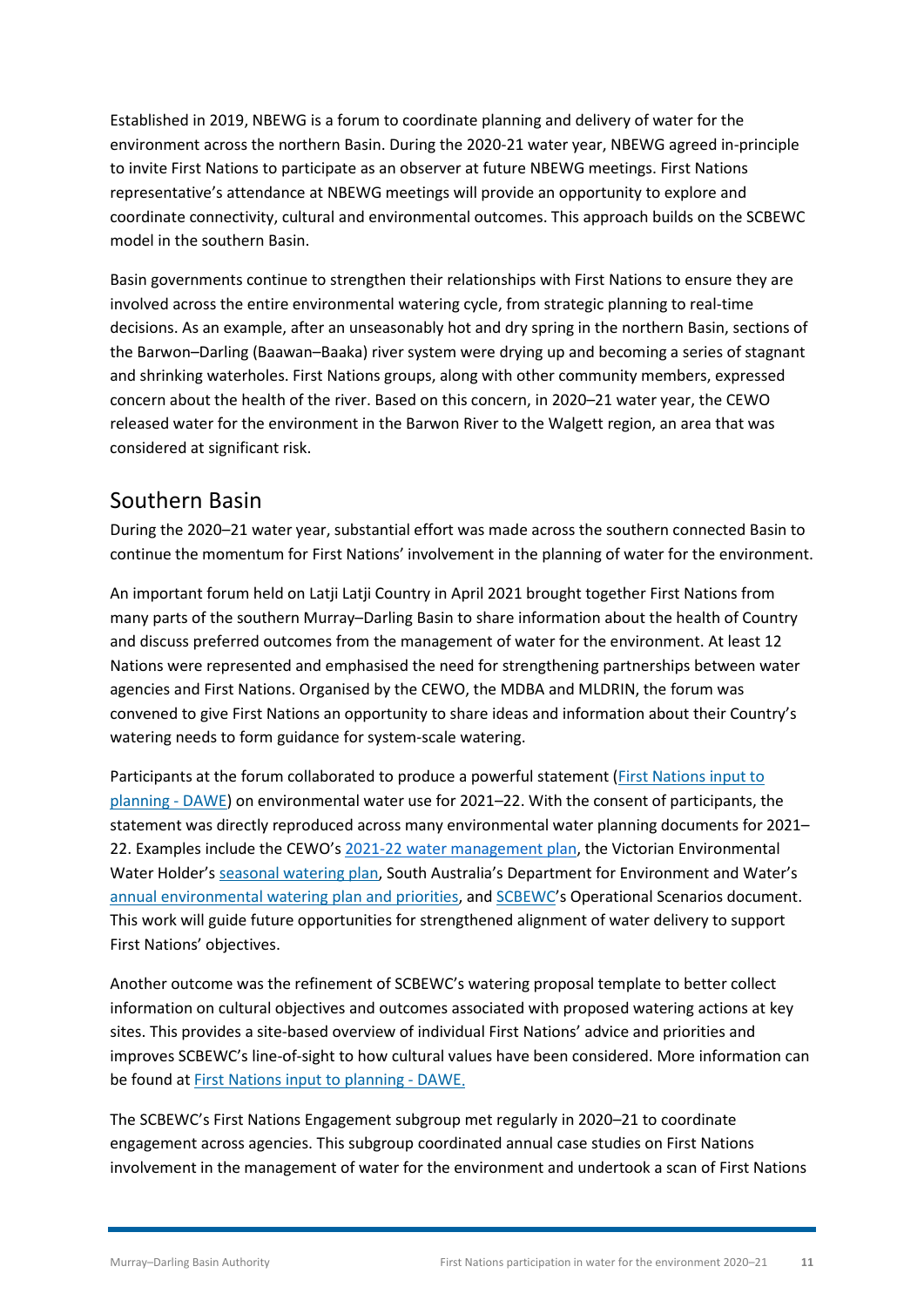participation across Basin governments. This scan, reported to the Environmental Water Committee, revealed important information including, but not limited to:

- that culturally appropriate approaches need to be ensured
- that many of the current collaborations have been established through government mechanisms that are not designed with First Nations in mind
- that there is no 'roadmap' or single destination, as agencies have to work with individual First Nations on the unique pathways they want to progress that will respect First Nations' knowledge systems, culture and lore
- that more work is needed to understand and remove the legal and policy barriers to increase First Nations involvement.

Representatives from MLDRIN were invited to attend SCBEWC meetings to support two-way learning. This provides MLDRIN with transparency around SCBEWC's operational coordination role and has resulted in SCBEWC's terms of reference being updated to formally include MLDRIN representatives as advisory members. MLDRIN's membership is intended to increase First Nations' influence in water management, including how cultural objectives, values and outcomes are considered in the environmental water planning process, management and use. The MLDRIN advisory role aims to maximise system-scale benefits through complementing the existing engagement that occurs with individual First Nations in water planning at the site/local scale.

The CEWO have been working with the Wamba Wamba and Perrepa Perrepa Nations through Yarkuwa Indigenous Knowledge Centre to identify First Nations' values and objectives for the Edward/Kolety–Wakool River systems. While some of the identified First Nations' objectives sit outside the scope of being able to influence water for the environment, environmental flows will aim to contribute to identified values and uses where possible.

Traditional Owners from Ngaywang, Maraura and Yorta Yorta Nations attended a workshop in June 2021 with the Environmental Water Committee. They provided advice and guidance for management of water for the environment, including the distinct role of Women's Business in looking after water, and the essential role water plays in the lives of all First Nations Australians. This workshop focused on activities that included First Nations in managing water for the environment, the strengths of different approaches, gaps and opportunities to improve.

The Australian Capital Territory Government worked with established groups to facilitate ongoing collaboration and input of local knowledge into water resources policy and planning. The Environment, Planning and Sustainable Development Directorate and Icon Water facilitated an 'Aboriginal Waterways Assessment' with members of the Ngunnawal community to help First Nations assess the cultural health of their Country. Information from this, and future waterway assessments, will be used increasingly to inform water resource planning, policy and program delivery.

The Australian Capital Territory Government has committed to continue including local knowledge and solutions to inform implementation of the Basin Plan. The Water Policy team has recruited its first Ngunnawal Water Policy Officer to support further engagement with, and inclusion of, Ngunnawal interests in water management. The Australian Capital Territory Government is also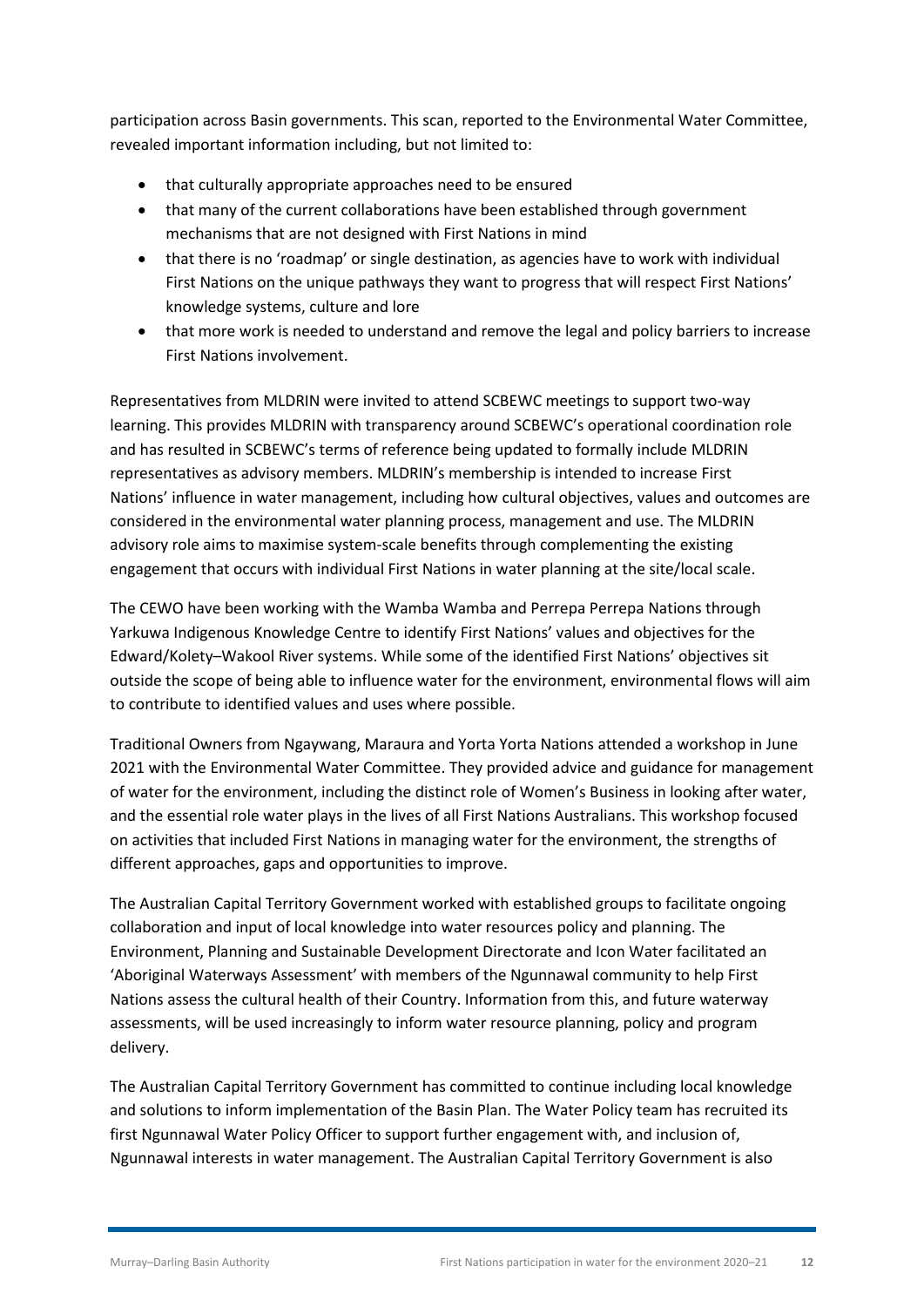developing a Cultural Resource Plan and a Cultural Flows Plan, which will help inform the next review of their environmental flow guidelines in 2024.

The Victorian Government is committed to embedding First Nations' influence in all aspects of water management. The Victorian Government has committed to Treaty negotiations and the adoption of self-determination as the guiding approach in Aboriginal affairs. Current priorities to strengthen engagement with First Nations on environmental watering include:

- building the cultural competency of all government staff involved in environmental water management
- funding First Nations to participate in environmental water planning and delivery through Aboriginal Waterway Assessments, Environmental Water Management Plan development, Victorian Seasonal Watering Plan development and implementation, and The Living Murray program.

The Victorian Government funded 9 Aboriginal Water Officers (AWOs) from the Murray–Darling Basin in 2020–2021. AWOs play a significant role in promoting informed discussion to support First Nation's values and uses through Victoria's existing water resource planning and management processes. They deliver projects in partnership with Traditional Owner corporations, First Nations communities, catchment management authorities (CMA) and water corporations. The positions provide a dedicated water expert on Country who support First Nations to self-determine how they wish to partner with the water sector.

Working on local projects and programs enable AWOs support the Victorian Government to better understand and incorporate traditional ecological knowledge into water resource planning. The AWOs are situated in:

- Yorta Yorta Nation Aboriginal Corporation
- First People of the Millewa–Mallee Aboriginal Corporation
- Tati Tati Wadi Wadi Nations
- Dja Dja Wurrung Clans Aboriginal Corporation
- Taungurung Land and Waters Council
- North Central CMA in partnership with Barapa Barapa Wamba Wamba
- North East CMA
- Mallee CMA
- MLDRIN

The South Australian Government worked in partnership with several key reference groups, including the Ngarrindjeri Aboriginal Corporation and the First Peoples of the River Murray and Mallee Region. Consultation informed annual watering priorities, ecological objectives and targets; for example, the recruitment and survival of threatened small-bodied fish in the Lower Lakes. South Australia also amended its River Murray Long-Term Environmental Watering Plan to include updated First Nations' values.

During the 2020–21 water year, the CEWO and Basin state governments worked with First Nations to implement local watering actions. As an example, the Nari Nari Tribal Council partnered with the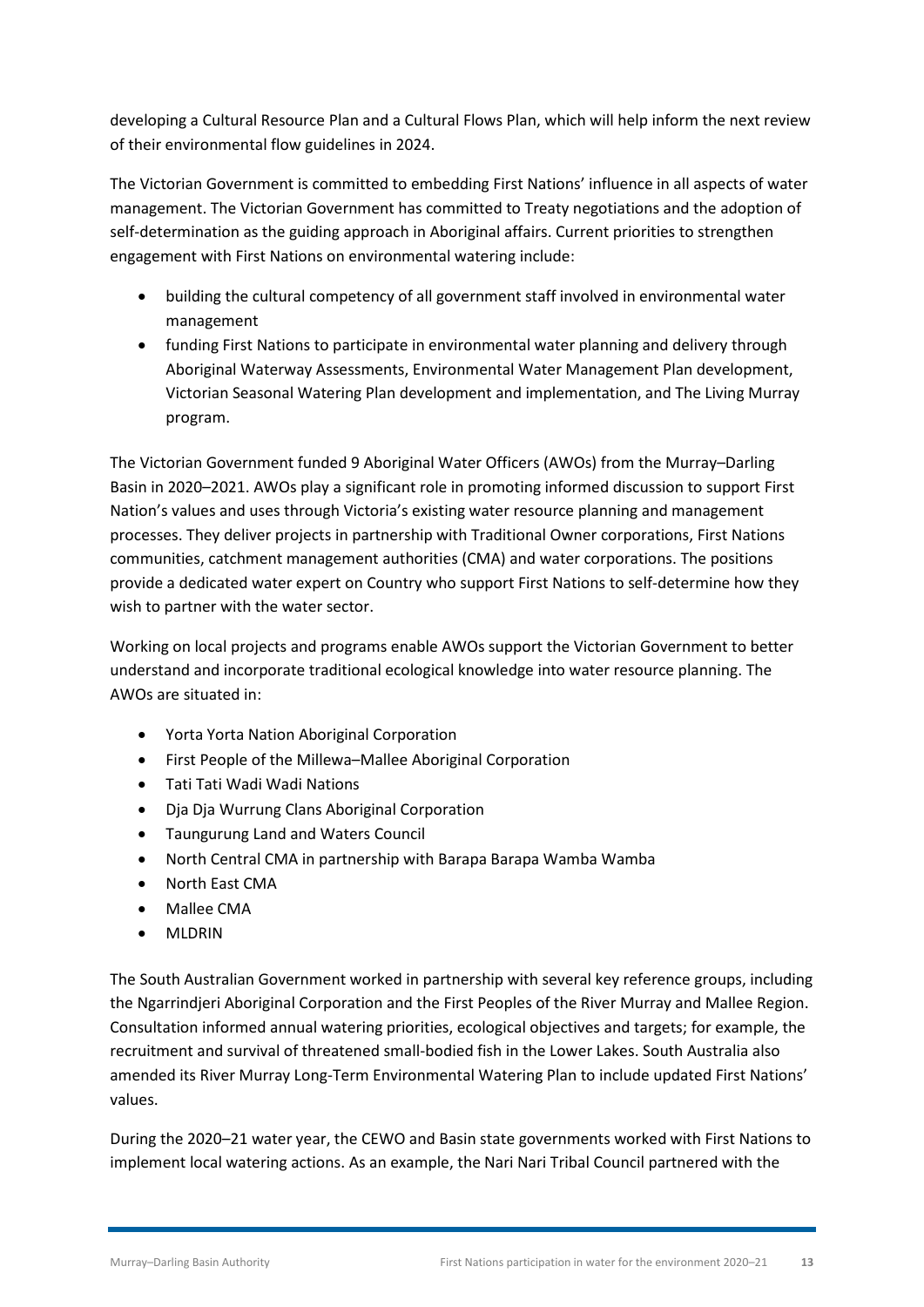CEWO to undertake watering in the Toogimbie Indigenous Protected Area. Water for the environment is overseen by Nari Nari rangers to ensure that environmental assets are being cared for in accordance with cultural protocols. The Victorian Government has been working with the Goulburn Broken Catchment Management Authority and Taungurung Nation to identify culturally significant off-channel wetlands that will benefit from water for the environment. In addition, following a planned water for the environment event in South Australia, Aboriginal Water Assessments were conducted with the First Peoples of the Millewa–Mallee (Latji Latji and Ngintait Nations). The assessments were done at Carparks Lagoon, Piggy Creek, Martins Bend and Disher Creek to assess the condition at these sites.

As with the northern Basin, the relationships between Basin governments and First Nations are being built on mutual trust and respect, and First Nations involvement in environmental water planning ranges from influencing strategic planning to real-time and local scale decisions. There is strong commitment by all Basin governments to support First Nations to share objectives for water management.

#### <span id="page-16-0"></span>The Living Murray Indigenous Partnerships Program

The Living Murray Program is coordinated by the MDBA and focuses on maintaining the health of 6 icon sites along the river, chosen for their environmental, cultural and international significance.

A network of Indigenous facilitators operates across The Living Murray Icon Sites (as well as other Indigenous rangers employed via State governments) to help engage with local First Nations to inform environmental watering and monitor the outcomes of water use. Beginning in 2020–21, joint governments provided additional budget to The Living Murray Indigenous Partnerships Program, which has increased Indigenous facilitator employment opportunities and boosted First Nations engagement activities. As part of the joint government The Living Murray Indigenous Partnership Program, a forum was held in Barham during May 2021 to support Indigenous facilitators and site managers exchange information, build cross-site understanding and communicate directly on a regular basis.

A new template was created in 2020–21 for The Living Murray monitoring proposals. This template prompts site managers to broaden First Nations' interests and involvement outside of annual planning into other areas of adaptive management of water for the environment.

While routine community consultation was heavily affected due to COVID-19 disruptions throughout 2020–21, The Living Murray Program and partners were able to adapt and move to virtual meetings with information packages on proposed watering events distributed to key stakeholders. This enabled community engagement to continue in water planning and implementation, but it is no substitute for face-to-face discussions on Country.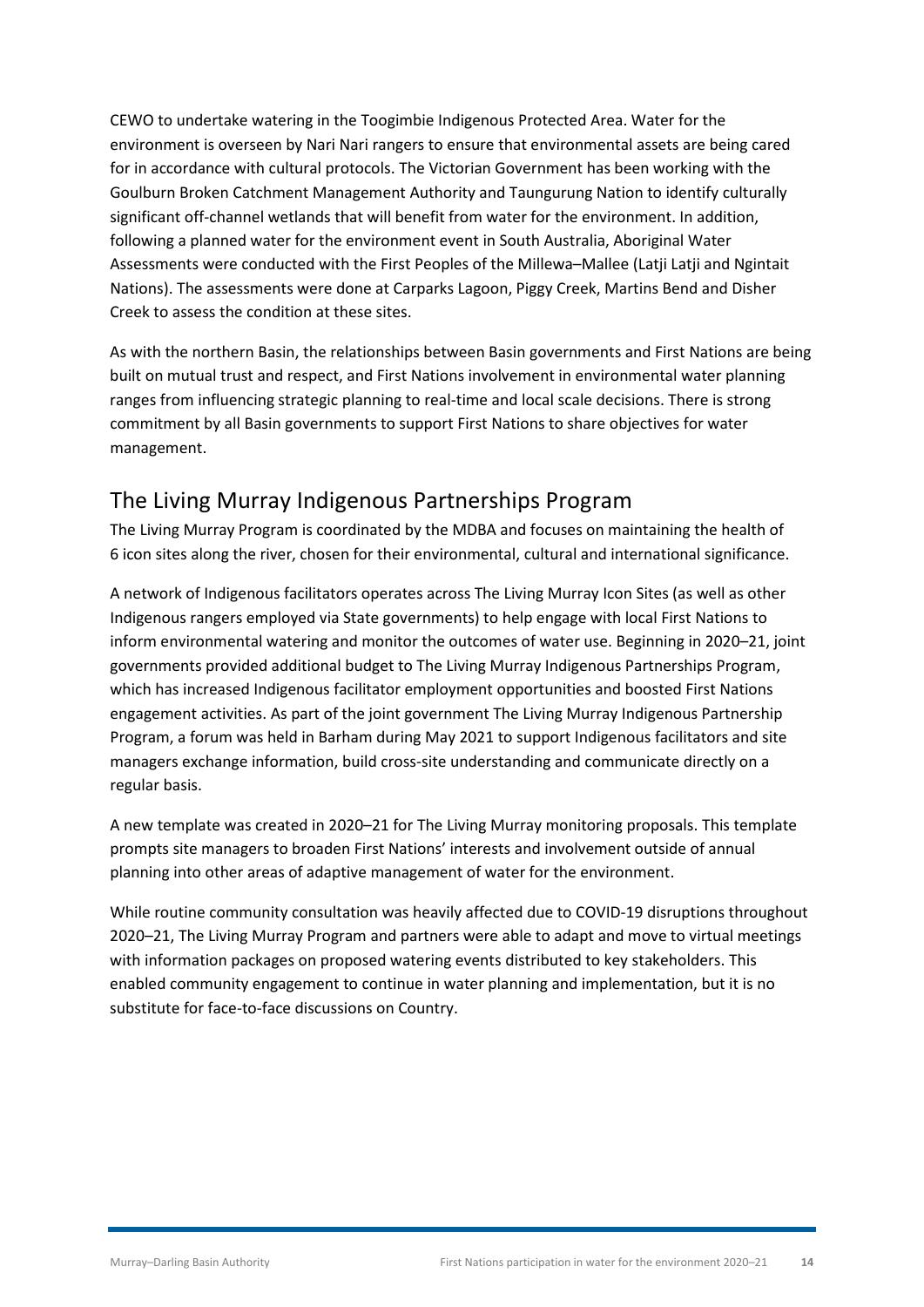## <span id="page-17-0"></span>**Managing water for the environment**

Managing water for the environment is a collective and collaborative effort, working in partnership with communities, First Nations, scientists and government agencies. Environmental water managers engage with First Nations on a variety of planning and management decisions. Some of this engagement is enacted through more formal processes required in the Basin Plan; others occur because there is genuine intent to address some of the injustices of the past and support First Nations achieve their objectives. Key themes to emerge from the reporting year include:

- connection to Country
- protecting important waterways and culturally significant species and sites
- opportunities to carry out cultural practices and for Elders and younger generations to share knowledge
- opportunities for shared, or two-way learning between First Nations science and western science
- learning, training and employment opportunities.

Collectively, these themes contribute to keeping culture strong and are discussed below including their interaction with water resource plans under the Basin Plan.

#### <span id="page-17-1"></span>Water resource plans

Water resource plans (WRPs) are an important mechanism to manage and deliver water for the environment. Basin governments are responsible for working with First Nations when they prepare WRPs. There are 33 WRP areas in total: 14 for surface water, 14 for groundwater, as well as 5 that cover both. Thirteen WRPs have been accredited and are currently operational in Queensland, Victoria, the ACT and South Australia. When considering WRPs, the Authority consults with relevant Indigenous organisations, such as MLDRIN and NBAN in relation to whether the requirements in the Basin Plan on Indigenous values and uses (Part 14 of Chapter 10) are met.

The assessment of all 20 New South Wales' proposed WRPs has been completed, including formal advice from MLDRIN and NBAN on the adequacy of the Indigenous values and uses content of the proposed WRPs. The assessment of these plans identified potential inconsistencies with Basin Plan requirements. As a result, the New South Wales Government has withdrawn all 20 WRPs and advised they will be amended to make them consistent with the Basin Plan before being resubmitted for assessment. The MDBA looks forward to receiving the remaining WRPs and positive outcomes reflected in the planning processes.

Water management will continue to evolve over time, and changes to accredited WRPs are anticipated as new information comes to hand. The Australian Capital Territory Government has demonstrated an ongoing commitment to water reform and improving relations and outcomes for Ngunnawal Traditional Owners. The Environment, Planning and Sustainable Development Directorate meets monthly with the Dhawura Ngunnawal Caring for County Committee to further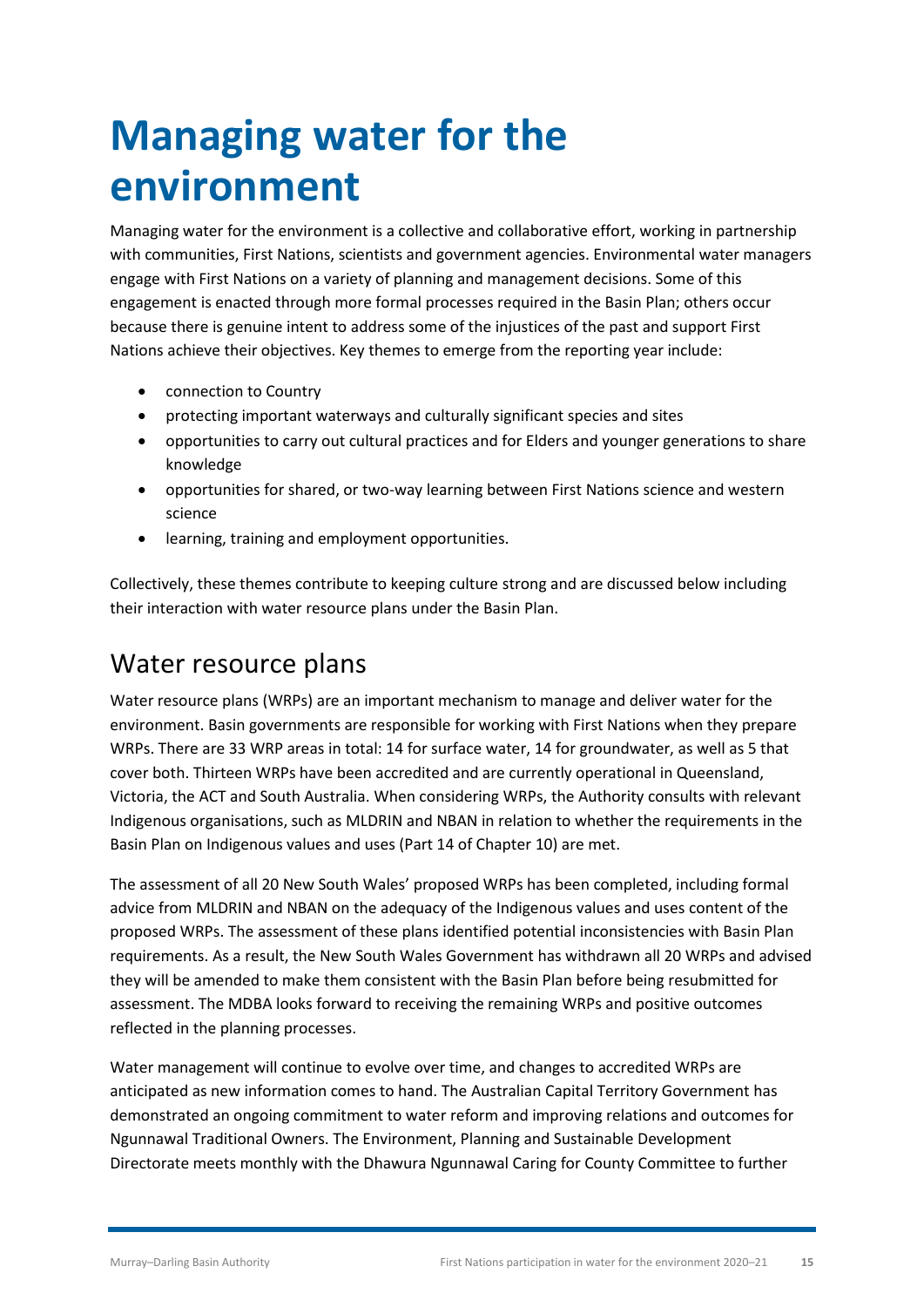Ngunnawal participation and interests in water management in the Australian Capital Territory, including updating the WRP to represent Ngunnawal perspectives and provide input on the government's efficiency measure investigations. This included seeking support for the intent of the water efficiency investigations and identifying impacts and opportunities.

In Queensland, the *Water Planning Science Plan 2020–2030* recognises the need to effectively engage First Nations throughout the water planning process, and the need to improve understanding of the interactions between flow regimens and cultural values. The Queensland Government is in the process of developing a state-wide approach to ensure that water plans, including current approved WRPs, are underpinned by effective partnerships with First Nations that strengthen their involvement in the water planning process. More information can be found a[t Water plan](https://www.business.qld.gov.au/industries/mining-energy-water/water/catchments-planning/planning/monitoring-review)  [monitoring, reporting and review | Business Queensland.](https://www.business.qld.gov.au/industries/mining-energy-water/water/catchments-planning/planning/monitoring-review)

### <span id="page-18-0"></span>Cultural flows

Cultural flows are water entitlements that are legally owned and managed by First Nations to improve the spiritual, cultural, environmental, social and economic conditions of these Nations. Cultural flows are not consistently part of the water management system in Australia and achieving this will take time.

The Australian Government has committed \$40 million to establish a water investment program that supports First Nations plan for and implement cultural and economic entitlements.

The National Cultural Flows Research Project is driven by, and for, First Nations and has sought, over 7 years, to establish a national framework for cultural flows. The implementation of the National Cultural Flows Research Project is currently underway. It is being administered by the MDBA on behalf of the Department of Agriculture, Water and the Environment. The project has suffered significantly from the impact of COVID 19 as it requires significant travel and face-to face consultation with First Nations.

Despite setbacks, the project is continuing to deliver very good results with NBAN producing management plans for 12 Nations, and 6 more Nations plans in draft. In the southern Basin, an example of the type of work being produced by the project can found in the Margooya Lagoon Cultural Flows Management Plan produced by Tati Tati First Nations in partnership with MLDRIN. More information can be found at the [Cultural Flows Research Project.](https://www.culturalflows.com.au/)

### <span id="page-18-1"></span>Keeping culture strong

Water for the environment can support cultural practices and benefits can be achieved from environmental outcomes. Protecting and restoring waterways and species that are important to First Nations supports cultural practices, provides traditional food sources and raw materials for medicines. Involving First Nations in restoring and protecting important sites can assist with meeting cultural obligations to Care for Country. This includes protecting First Nations' Dreaming, and knowledge sharing between Elders and younger generations. Opportunities to implement cultural obligations and share knowledge are created whenever activities are held on country.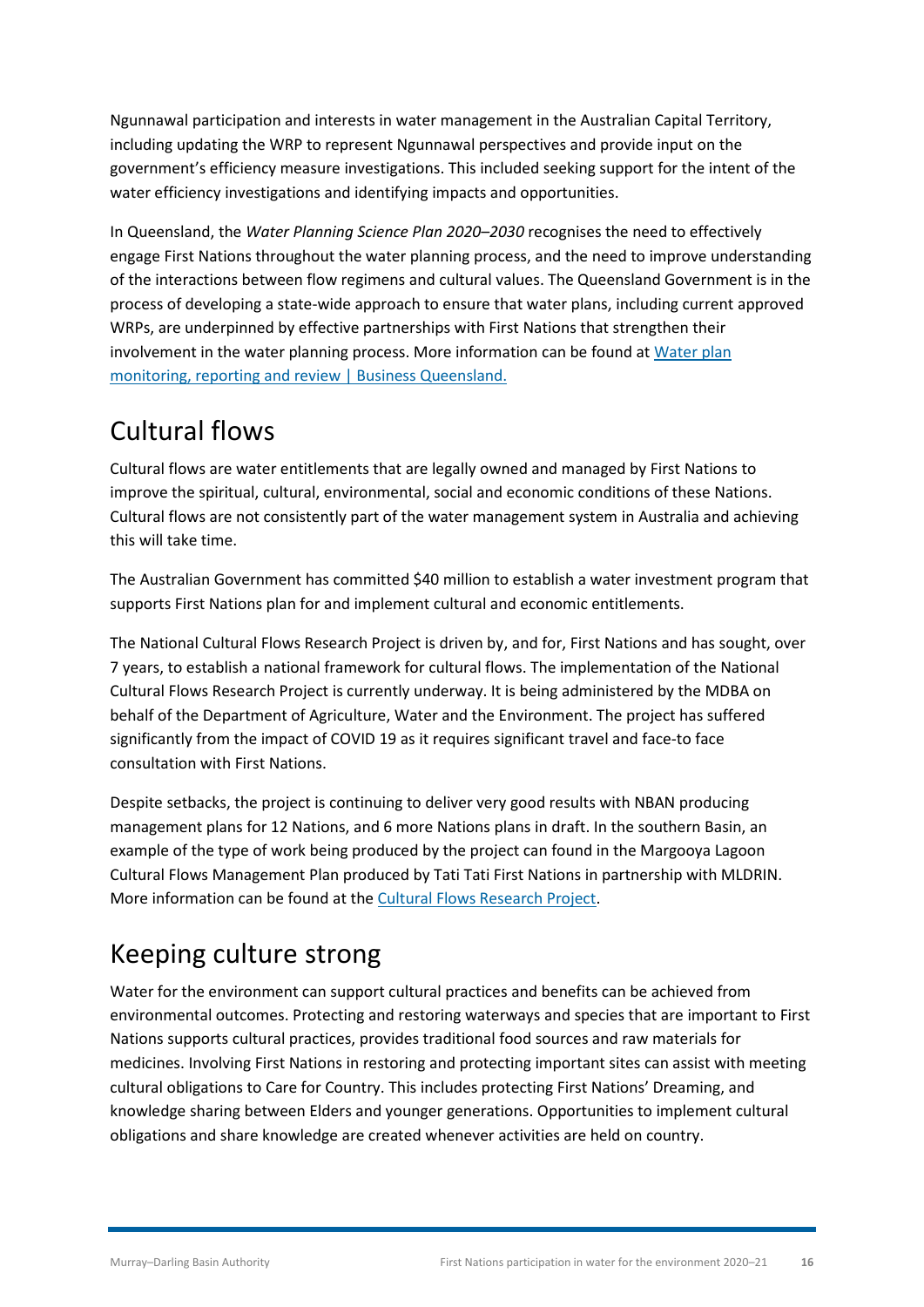First Nations people across the Basin are continuing to play an active role in protecting and managing the land and their culture through the Murray–Darling Basin Indigenous River Rangers Program. One of several initiatives under the Murray–Darling Communities Investment Package, this program allows river rangers to use their knowledge and connection to Country and water to manage and restore rivers and wetlands across the breadth of the Basin.

In the latest Indigenous River Rangers Program grant round the Barkandji Native Title Group Aboriginal Corporation secured more than \$4.2m to continue the Barkandji river rangers' operations until 2028. An additional 5 new Indigenous river ranger groups were also established in the 2020–21 water year and include:

- Dharriwaa Elders Group
- Border Ranges Contractors Pty Ltd
- First People of the Millewa–Mallee Aboriginal Corporation
- Yarkuwa Indigenous Knowledge Centre Aboriginal Corporation
- Nari Nari Tribal Council.

Each of these organisations applied for funding to be part of the Murray–Darling Basin Indigenous River Rangers Program, which will allow at least 27 new positions to be created in these areas. More information about the Indigenous River Rangers Program is available from the National [Indigenous](http://www.niaa.gov.au/indigenous-affairs/environment/indigenous-ranger-program) [Australians](http://www.niaa.gov.au/indigenous-affairs/environment/indigenous-ranger-program) Agency.

In Queensland, the Killarney Fish Rescue project (jointly funded through the Emergency Response Plan under the MDB Native Fish Recovery Strategy and Queensland Government) was a close collaboration between scientists and policy staff from the Queensland Government, Griffith and James Cook Universities, and a private aquaculture company. Beyond the project team, there was consultation in the planning and implementation phases across relevant Queensland Government agencies, Southern Queensland Landscapes, Githabul Nation Traditional Owners and local property owners.

Githabul representatives also accompanied members of the project team during the release of captive river blackfish in July 2020. This provided an important opportunity for the project team and Githabul representatives to share their interest in the project outcomes and discuss opportunities to highlight Githabul cultural and traditional ecological knowledge and understanding. Overall, this consultation ensured appropriate permitting, permissions and reporting were in place and that key stakeholders were both aware of and supported the action. On-going monitoring by the Queensland Government for the presence of river blackfish using eDNA samples has been conducted in consultation with, and in some cases by, Queensland National Parks Rangers, property owners and Githabul Nation Traditional Owners.

The Barkandji river rangers, based in Menindee, New South Wales, are actively involved in preserving and supporting the Darling (Baaka) River. This includes the Lower Darling–Baaka Recovery Reach program, a collaborative project led by the New South Wales Government and the MDBA. Working collaboratively, this project builds capacity and shares knowledge on water for the environment and fish needs. The Barkandji river rangers assisted with water quality monitoring as inflows reached Menindee and the Lower Darling in early 2021. Particular focus was on collecting dissolved oxygen levels and temperature data to inform risk of poor hypoxic water quality events. The river rangers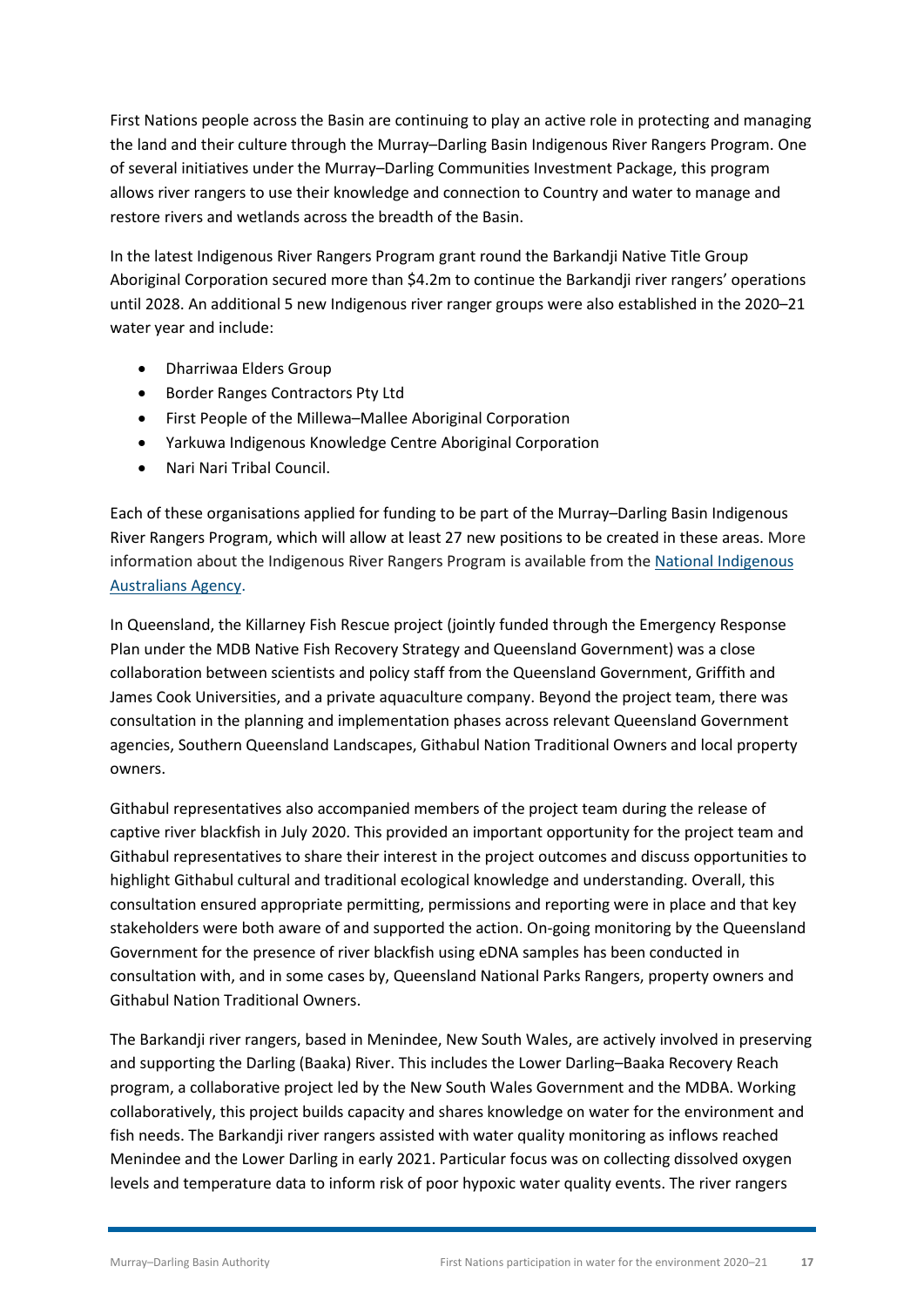will assist with future fish monitoring and research projects as opportunities allow as part of the Recovery Reach program.

As part of the native fish drought response and recovery in the Lower Darling (Baaka) River, adult brood stock were rescued from the drying Darling (Baaka) River in 2019. In the 2020–21 water year, hundreds of thousands of native fish bred from this brood stock were released back into the Darling (Baaka) River. Barkandji representatives were consulted and assisted during brood stock collection and fish rescues, the release to hatchery ponds, and then the return to Country at the release of fingerlings at Pooncarie and Menindee. More information can be found at [Lower Darling–Baaka](https://finterest.com.au/native-fish-recovery-strategy/recovery-reaches/lower-darling-baaka-recovery-reach/)  [Recovery Reach – Finterest.](https://finterest.com.au/native-fish-recovery-strategy/recovery-reaches/lower-darling-baaka-recovery-reach/)

MLDRIN was funded by the Victorian Government in the 2020–21 water year to conduct 8 Aboriginal Water Assessments (AWAs) for First Nations groups in the Murray–Darling Basin. The AWA tool consistently measures and prioritises river and wetland health so that First Nations can more effectively participate in water planning and management. The AWAs are expected to be conducted in locations such as Mallee Country, various waterways and wetlands between Robinvale and Lindsay Point, and Barapa Barapa Country. They are planned to be used for reconnecting with Country, as well as providing data that informs waterway management and planning.

Six self-determined water projects in the Murray–Darling Basin were funded by the Victorian Government through its Water, Country and Community Program in 2020–21. These projects will be implemented by the Yorta Yorta Nation Aboriginal Corporation, First People of the Millewa–Mallee Aboriginal Corporation, Tati Tati Wadi Wadi, Dja Dja Wurrung Clans Aboriginal Corporation, Taungurung Land and Waters Council and North Central CMA in partnership with Barapa Barapa Wamba Wamba. The funded projects have various outputs and outcomes as self-determined by First Nations, with a particular focus on enabling long-term water planning and strategies. Themes that will be addressed include monitoring, mapping, and evaluating Country; community consultation and gatherings; capacity building; and Country plan implementation.

The Riverland Indigenous Rangers in South Australia developed a wetland tour that emphasises the benefit of water for the environment. Despite COVID-19 disruptions, this tour was run 6 times with 38 participants during the 2020–21 water year. The Riverland Indigenous Rangers manage all of the pumps during operation, collect delivery data and assist with environmental monitoring of watered sites. Other activities undertaken by the rangers include construction and maintenance of retention banks, grading and repair of access tracks to watered sites, pump set-ups and feral monitoring and control.

The Riverland Indigenous Rangers also participated in a workshop at Calperum Station in June 2021. The workshop (Indigenous Ecology in Action) brought First Nations students together to learn how to care for land and water using traditional knowledge passed on by local Elders to Indigenous rangers. It was an opportunity to share western research being done on animal and plant responses to water for the environment and better understand how this work also supports cultural values and uses.

Through the Murraylands and Riverland Landscape Board in South Australia, the Mannum Aboriginal Community Association Inc (MACAI) managed the environmental watering of Sugar Shack Wetlands 6, maintained the pump equipment and monitored water levels. Working in collaboration with the Board, the MACAI planned, coordinated and implemented the first water for the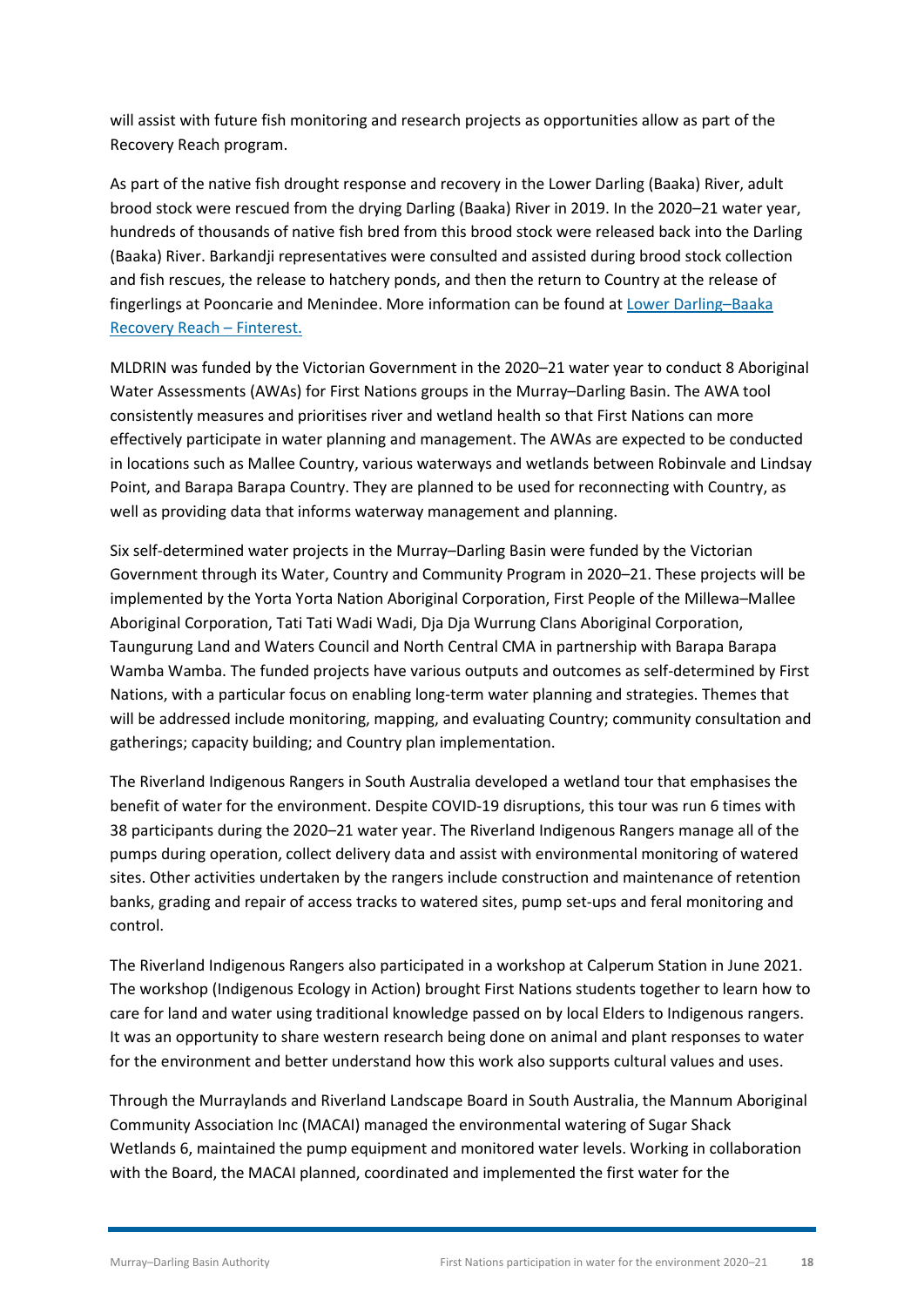environment event. The Board also worked with Gerard Community Cultural Rangers in the watering at Katarapko, Regent Parrot Floodrunner and Kat Creek Floodrunner North. The Gerard rangers checked water levels, the pump and helped prepare the sites. The rangers participated in monitoring activities such as water quality and fish monitoring at Putjeda Creek and black box condition monitoring at Gerard and used drones to assess sites during watering events.

Community Elders and leaders of the Ngarrindjeri Nation shared their knowledge with the Community Advisory Panel, the South Australian Government and the CEWO in June 2021 during a tour of the Coorong (Kurangk). This included stories, naming important sites for Ngarrindjeri, raising awareness of the cultural history, discussing the significance of the region and emphasising the importance of water for the environment in maintaining cultural values.

Another important initiative that supports intergenerational knowledge sharing is being supported by the South Australian Government who have partnered with the Ngarrindjeri Aboriginal Corporation to develop a database of cultural knowledge to inform the future management of the Coorong. Research topics to be recorded in the database include:

- the significance and use of freshwater soaks and wells along the Coorong (Kurangk)
- knowledge of the pelican breeding islands in the Coorong (Kurangk)
- the Salt Creek/South Lagoon's past importance to Ngarrindieri Ngartii's (totems) breeding cycles.

Funded through the Healthy Coorong, Healthy Basin program, this initiative is Ngarrindjeri led and owned. It will enable intergenerational learning for Ngarrindjeri people to share knowledge of the Coorong and local ecology, ensuring that Ngarrindjeri knowledge is considered in water planning, and cultural values are protected and lead to the wellbeing of their people. More information can be found at [Department for Environment and Water | Ngarrindjeri knowledge database to inform](https://www.environment.sa.gov.au/news-hub/news/articles/2021/07/Cultural-knowledge-database)  [Coorong management](https://www.environment.sa.gov.au/news-hub/news/articles/2021/07/Cultural-knowledge-database)

### <span id="page-21-0"></span>**Summary**

Across jurisdictions, there are many current examples of First Nations influencing or participating in all stages of management of water for the environment. This would not have been the case 10 or even 5 years ago; for example, the 2020–21 water year was the first time the Basin-wide annual environmental watering priorities explicitly included objectives and benefits for First Nations from the delivery of environmental water on Country. While First Nations involvement in annual environmental water planning is a relative strength, environmental water holders are still young in walking this journey together with First Nations and there is much room to grow.

There are initial opportunities to leverage collective resourcing, be more deliberate about generating change and provide an authorising and enabling environment so that all water agencies can align key areas of action. There are potential emerging areas such as increasing involvement in on-Country water delivery and monitoring. Future opportunities include influencing legislation and policy reform such as the 2022–23 update of the Basin Environmental Watering Strategy, the 2026 Basin Plan Review and the Treaty process committed to by the Victorian Government to help better achieve the structural changes required to meet First Nations' aspirations and cultural outcomes.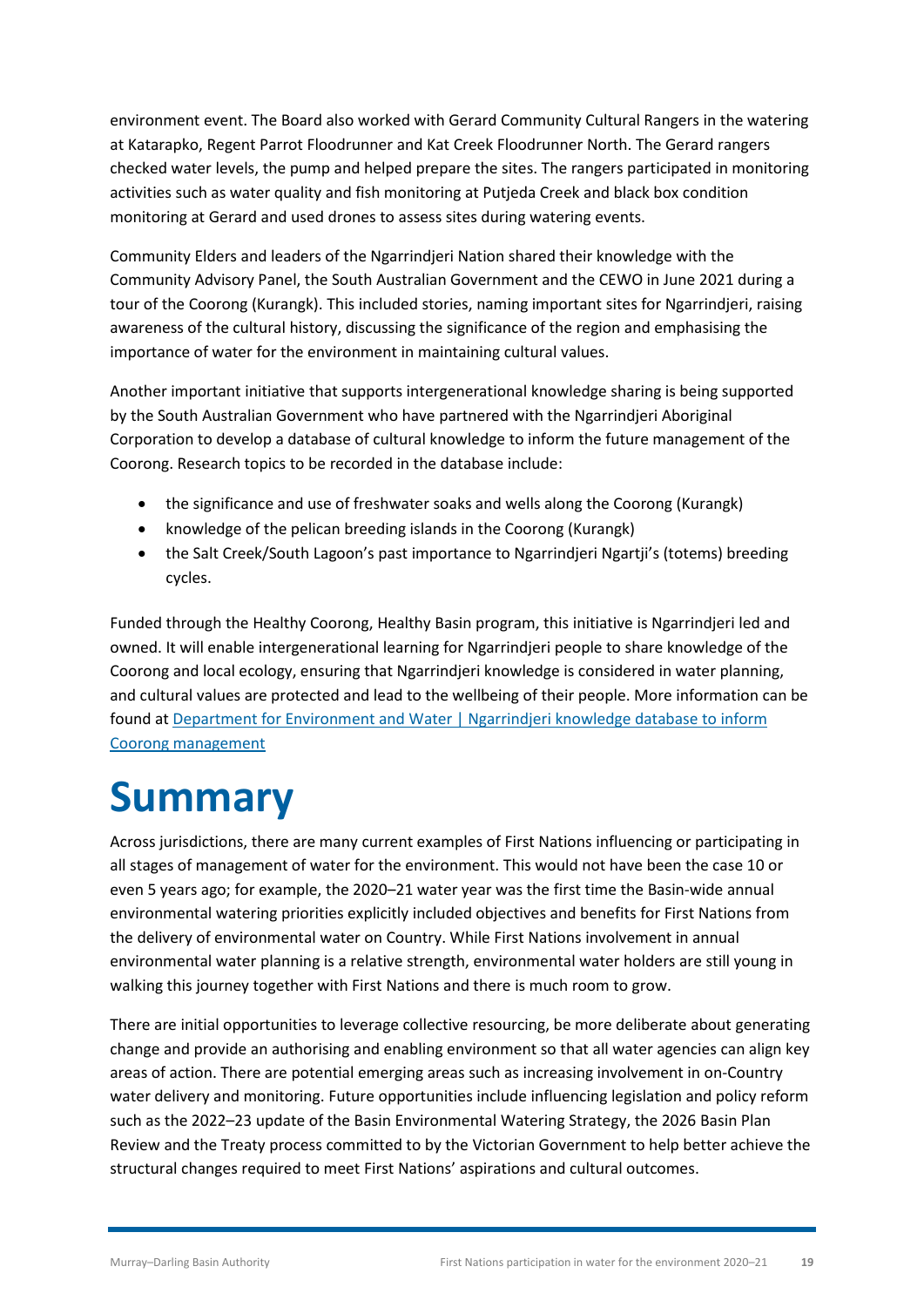## <span id="page-22-0"></span>**Abbreviations and acronyms**

| AWA                  | <b>Aboriginal Water Assessments</b>                                             |
|----------------------|---------------------------------------------------------------------------------|
| AWO                  | Aboriginal Water Officer                                                        |
| <b>CEWO</b>          | Commonwealth Environmental Water Office                                         |
| CMA                  | catchment management authority                                                  |
| <b>DAWE</b>          | (Australian Government) Department of Agriculture, Water and the<br>Environment |
| <b>EWP</b>           | <b>Environmental Watering Plan</b>                                              |
| <b>FNEWG Project</b> | First Nations Environmental Water Guidance Project                              |
| <b>MDBA</b>          | Murray-Darling Basin Authority                                                  |
| <b>MLDRIN</b>        | Murray Lower Darling Rivers Indigenous Nations                                  |
| <b>NBAN</b>          | Northern Basin Aboriginal Nations                                               |
| <b>NBEWG</b>         | Northern Basin Environmental Watering Group                                     |
| <b>SCBEWC</b>        | Southern Connected Basin Environmental Watering Committee                       |
| <b>WRP</b>           | water resource plan                                                             |